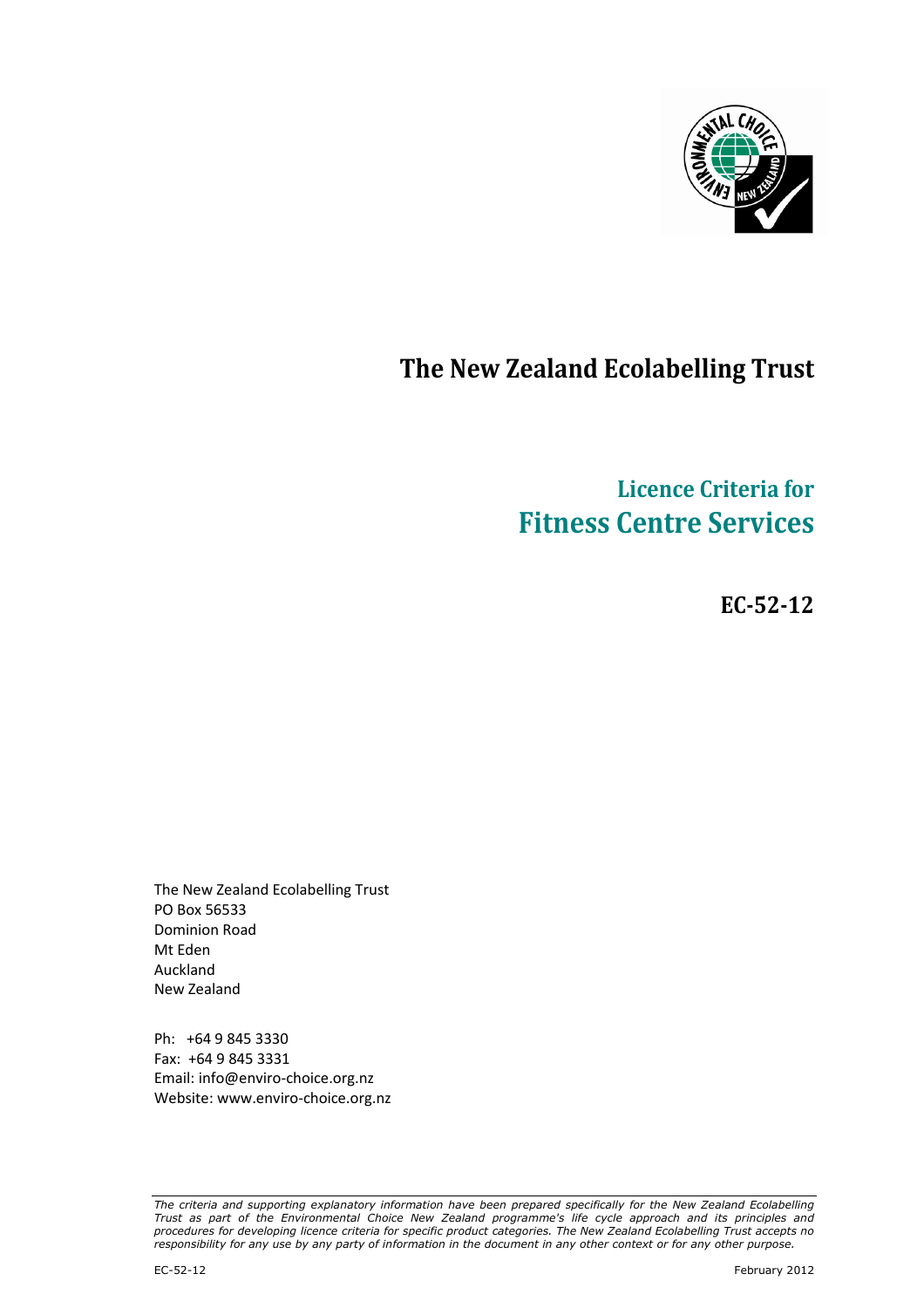## Specification change history

Minor clarifications, corrections or technical changes made since the specification was last reviewed and issued in February 2012.

| Date | Version | Change |
|------|---------|--------|
|      |         |        |
|      |         |        |
| 0    |         |        |

The criteria and supporting explanatory information have been prepared specifically for the New Zealand Ecolabelling Trust as part of the Environmental Choice New Zealand programme's life cycle approach and its principles and procedures for developing licence criteria for specific product categories. The New Zealand Ecolabelling Trust accepts no responsibility for any use by any party of information in the document in any other context or for any other purpose.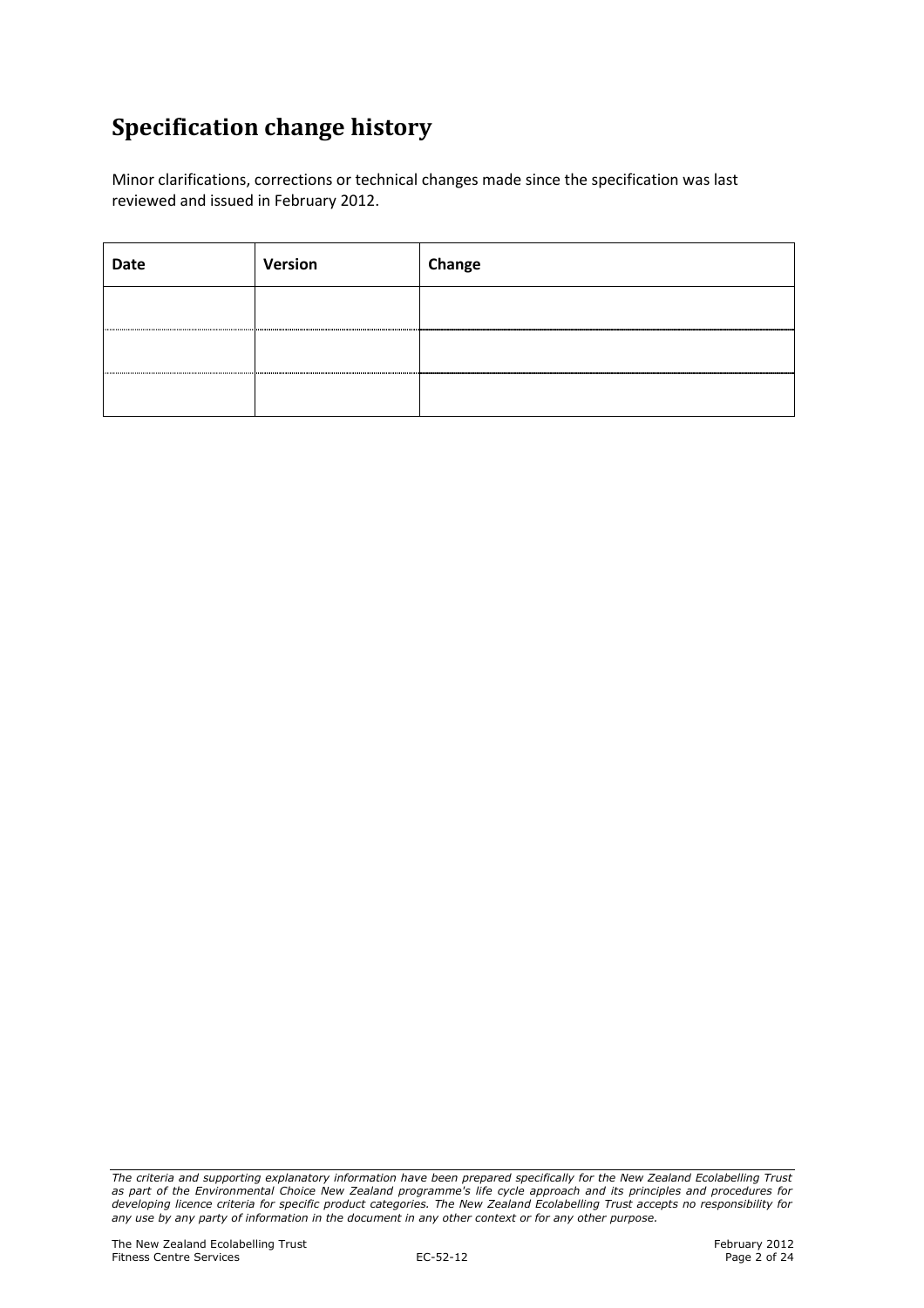## Table of Contents

| $\mathbf{1}$ |                                      | Introduction      |                                                             | 1              |  |  |  |  |
|--------------|--------------------------------------|-------------------|-------------------------------------------------------------|----------------|--|--|--|--|
| 2            |                                      | <b>Background</b> |                                                             | $\overline{2}$ |  |  |  |  |
| 3            | Interpretation                       |                   |                                                             |                |  |  |  |  |
| 4            | <b>Category Definition</b>           |                   |                                                             |                |  |  |  |  |
| 5            |                                      |                   | <b>Environmental Criteria</b>                               | 5              |  |  |  |  |
|              | 5.1                                  |                   | Legal Requirements                                          | 5              |  |  |  |  |
|              | 5.2                                  | Procurement       |                                                             | 5              |  |  |  |  |
|              |                                      | 5.2.1             | Procurement Policy and Record Keeping                       | 5              |  |  |  |  |
|              |                                      | 5.2.2             | Purchase of Electronic and Powered Gym and Office Equipment | 7              |  |  |  |  |
|              |                                      | 5.2.3             | <b>Cleaning Contracts</b>                                   | $\overline{7}$ |  |  |  |  |
|              |                                      | 5.2.4             | Purchase of Cleaning Chemicals                              | 8              |  |  |  |  |
|              | 5.3<br><b>Energy Management</b>      |                   |                                                             |                |  |  |  |  |
|              | 10<br>5.4<br><b>Waste Management</b> |                   |                                                             |                |  |  |  |  |
|              | 5.5                                  |                   | Water Management                                            | 11             |  |  |  |  |
|              | 5.6                                  |                   | Management Systems and Procedures                           | 11             |  |  |  |  |
|              |                                      | 5.6.1             | <b>Environmental Policy and Goals</b>                       | 11             |  |  |  |  |
|              |                                      | 5.6.2             | Work Instructions/Standard Operating Procedures (SOPs)      | 12             |  |  |  |  |
|              |                                      | 5.6.3             | In-House Cleaning Processes                                 | 12             |  |  |  |  |
|              |                                      | 5.6.4             | <b>Staff Training</b>                                       | 14             |  |  |  |  |
|              |                                      | 5.6.5             | Maintenance of Equipment                                    | 14             |  |  |  |  |
| 6            |                                      |                   | <b>Service Characteristics</b>                              | 15             |  |  |  |  |
| 7            |                                      |                   | <b>Requirements and Notes for Licence Holders</b>           | 15             |  |  |  |  |
|              |                                      |                   |                                                             |                |  |  |  |  |

Appendix A Equipment and Chemical Use Tables i

The criteria and supporting explanatory information have been prepared specifically for the New Zealand Ecolabelling Trust as part of the Environmental Choice New Zealand programme's life cycle approach and its principles and procedures for developing licence criteria for specific product categories. The New Zealand Ecolabelling Trust accepts no responsibility for any use by any party of information in the document in any other context or for any other purpose.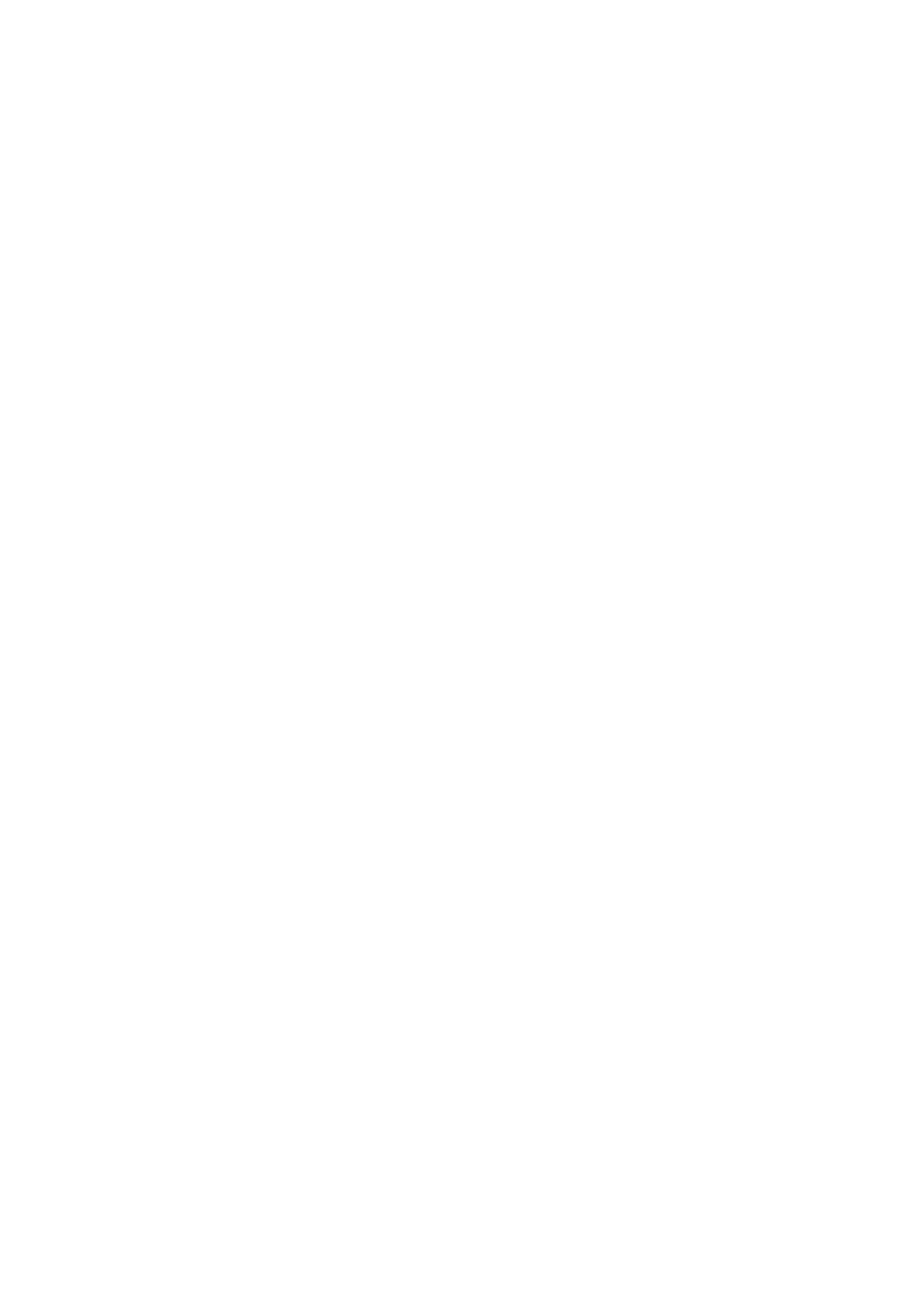## 1 Introduction

Environmental Choice New Zealand (ECNZ) is an environmental labelling programme which has been created to help businesses and consumers find products and services that ease the burden on the environment. The programme results from a New Zealand Government initiative and has been established to improve the quality of the environment by minimising the adverse and maximising the beneficial environmental impacts generated by the production, distribution, use and disposal of products, and the delivery of services. The programme is managed by the New Zealand Ecolabelling Trust (The Trust).

ECNZ operates to the ISO 14024:1999 standard "Environmental labels and declarations – Type I environmental labelling – Principles and procedures" and The Trust is a member of the Global Ecolabelling Network (GEN) an international network of national programmes also operating to the ISO 14024 standard.

ISO 14024 requires environmental labelling specifications to include criteria that are objective, attainable and verifiable. It requires that interested parties have an opportunity to participate and have their comments considered. It also requires that environmental criteria be set, based on an evaluation of the environmental impacts during the actual product or service life cycle, to differentiate product and services on the basis of preferable environmental performance.

The life cycle approach is used to identify and understand environmental issues (adverse or beneficial impacts) across the whole life of a product or service (within a defined product or service category). This information is evaluated to identify the most significant issues and from those to identify the issues on which it is possible to differentiate environmentally preferable products or services from others available in the New Zealand market. Criteria are then set on these significant and differentiating issues. These must be set in a form and at a level that does differentiate environmentally preferable products or services, is attainable by potential ECNZ licence applicants and is able to be measured and verified. As a result of this approach, criteria may not be included in an ECNZ specification on all aspects of the life cycle of a product or service. If stages of a product or service life cycle are found not to differentiate environmentally preferable products or services, or to have insufficient data available to allow objective benchmarking in New Zealand, those stages will not generally be included in criteria in the specification. For some issues, however, (such as energy and waste) criteria may be set to require monitoring and reporting. These criteria are designed to generate information for future reviews of specifications.

The Trust is pleased to publish this specification for Fitness Centre Services. The specification has been published to take account of substances and processes harmful to the environment, energy management and consumption of resources.

This specification sets out the requirements that Fitness Centre Services will be required to meet in order to be licensed to use the ECNZ Label. The requirements include environmental criteria and service characteristics. The specification also defines the testing and other means to be used to demonstrate and verify conformance with the environmental criteria and service characteristics.

This specification has been prepared based on an overview level life cycle assessment, information from specifications for other services from other GEN-member labelling programmes and relevant information from other ECNZ specifications.

This specification is valid for a period of five years. Twelve months before the expiry date (or at an earlier date if required), The Trust will initiate a further review process for the specification.

The criteria and supporting explanatory information have been prepared specifically for the New Zealand Ecolabelling Trust as part of the Environmental Choice New Zealand programme's life cycle approach and its principles and procedures for developing licence criteria for specific product categories. The New Zealand Ecolabelling Trust accepts no responsibility for any use by any party of information in the document in any other context or for any other purpose.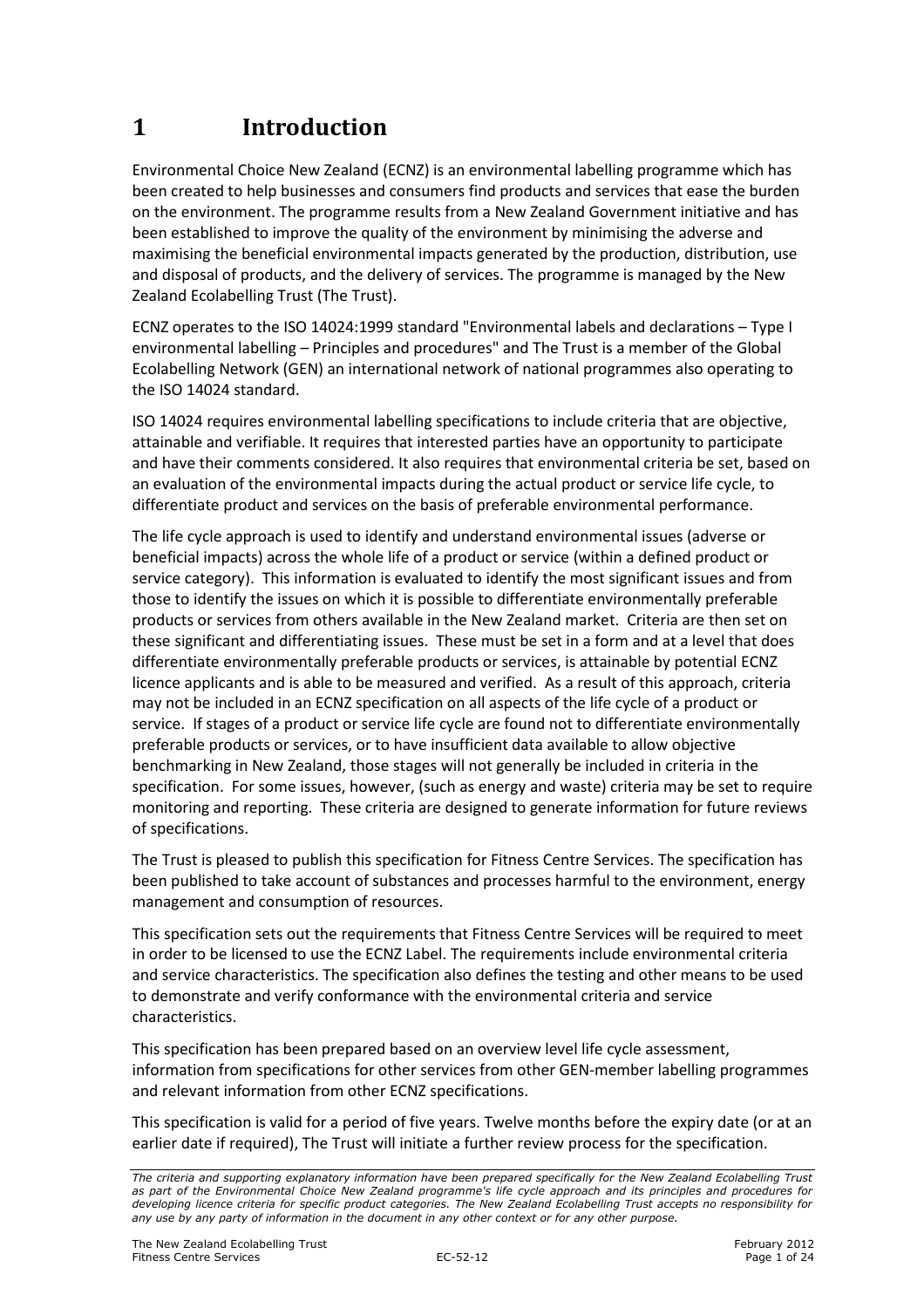## 2 Background

The fitness industry is made up of around 300-360 club operators within New Zealand<sup>1</sup>. The types of businesses that make up the fitness industry include large stand alone clubs, franchises, large club chains, council gyms, university recreation centres, community clubs, women only clubs, working men's clubs and corporate clubs. It is estimated that around 8-9% of New Zealanders hold a gym membership at any one time.

Fitness centres offer a wide range of solutions to members, some of which include weight loss, muscle toning, cardiovascular fitness, stress management, and injury prevention/rehabilitation.<sup>1</sup>

Fitness centre services can include, cardio equipment (treadmills, crosstrainers, etc), weight machines, a free weights area, group fitness workouts, resistance training aids, and access to supplementary fitness aids such as swiss balls, medicine balls, boxing equipment etc and personal training options. Toilet and shower facilities are an essential part of most fitness centres.

Most fitness centres offer a flexible workout timetable and so operate outside of the traditional workday hours –operating an extended workday anywhere from 12 hours a day to 24 hours a day 7 days a week.

Fitness centres can have an impact on the environment in a number of ways including:

- energy consumed by, powered equipment; embodied in the materials used in gym equipment, fitness centre fitout, or consumables used; and operational consumption (i.e. use of air conditioning, heating systems and lighting);
- water use for showers and cleaning:
- air and water quality; cleaning chemicals, particularly disinfectants, can have a detrimental effect on water quality in the environment and can emit volatile organic compounds (VOCs) which can have a negative effect on indoor air quality and cause respiratory problems. In the USA, cleaning products are reported as responsible for approximately 8% of nonvehicle emissions of VOCs<sup>2</sup> and the US Environmental Protection Agency reports common organic pollutants to be 2-5 times higher indoors than outdoors in both rural and industrial areas<sup>3</sup>; and
- the types of materials used in the fitout of fitness centres and in the production of gym equipment can also place a significant burden on the environment. The most important impacts are related to sourcing and producing the materials that are used in the fitout or to manufacture gym equipment. Any hazardous substances used in manufacturing can also become incorporated in these materials and can result in discharges from the finished product which can have adverse effects on human health during use (for example heavy metal use in electronics).

Fitness centres have the opportunity to contribute positively by careful and considered procurement policies of equipment, cleaning chemicals, consumables and services and by actively participating in energy and water conservation reviews and processes.

Based on a review of currently available information, the following category requirements will produce environmental benefits by:

l

 $1$  A profile of the New Zealand Fitness Industry (article) May 2009 New Zealand Institute of Health and Fitness. www.nzihf.co.nz (media resources) and Fitness New Zealand www.fitnessnz.co.nz <sup>2</sup> Clean Air Counts, 2006

<sup>&</sup>lt;sup>3</sup> USA Environmental Protection Agency- indoor air quality: http://www.epa.gov/iaq/voc.html

The criteria and supporting explanatory information have been prepared specifically for the New Zealand Ecolabelling Trust as part of the Environmental Choice New Zealand programme's life cycle approach and its principles and procedures for developing licence criteria for specific product categories. The New Zealand Ecolabelling Trust accepts no responsibility for any use by any party of information in the document in any other context or for any other purpose.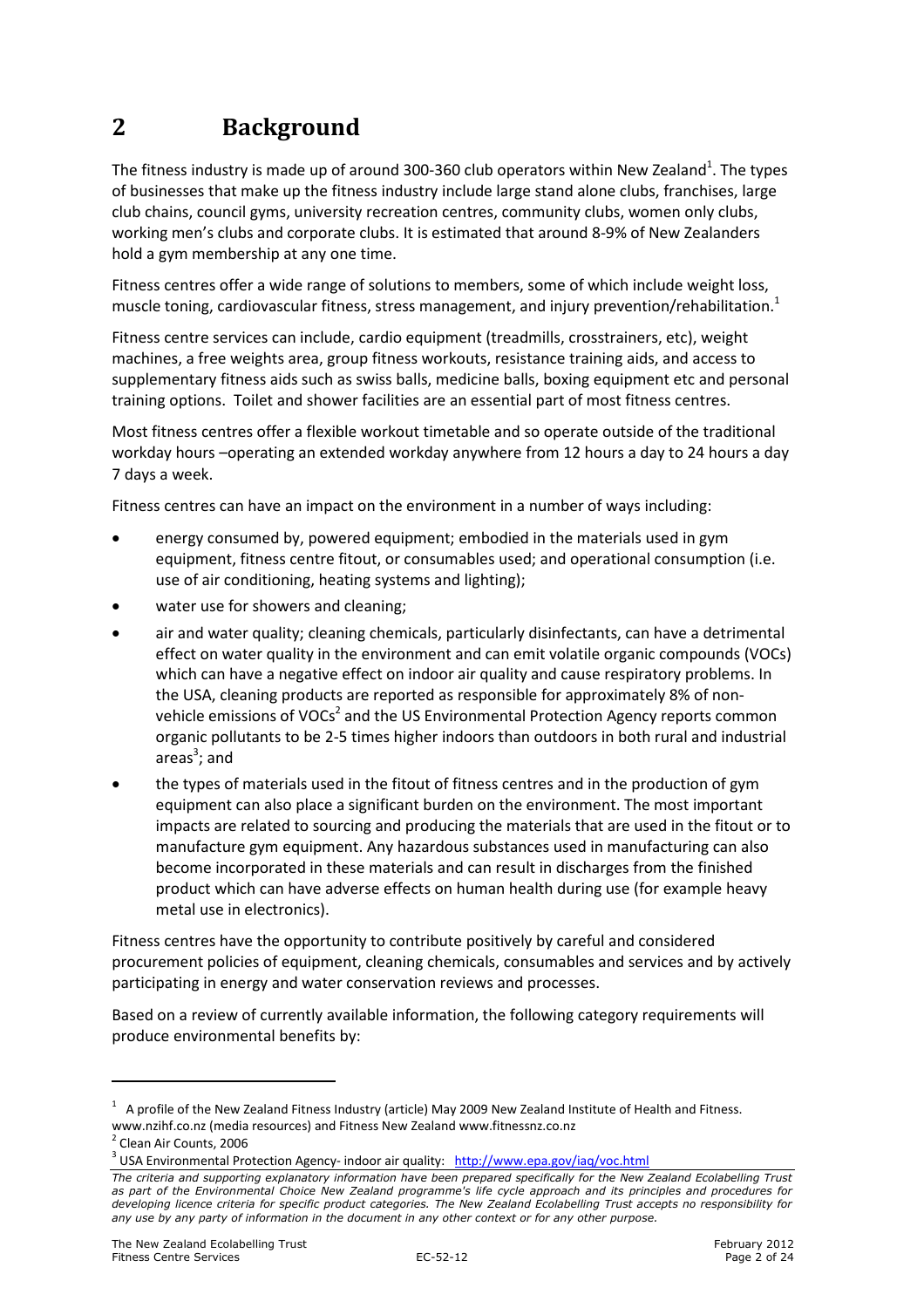- improving energy use efficiency and conservation;
- improving water use efficiency and conservation:
- reducing hazardous substance use, discharges and emissions to the environment;
- reducing the exposure of people to hazardous substances;
- encouraging the use of renewable resources and sustainable management of renewable resources; and
- minimising waste.

As information and technology change, category requirements will be reviewed, updated and possibly amended.

## 3 Interpretation

Disinfecting means the process of killing the majority of microorganisms (bacteria, viruses) on an article. Disinfecting significantly reduces the level of microorganisms but does not sterilise.

Energy Management Programme means a programme to achieve and sustain efficient and effective use of energy including policies, practices, planning activities, responsibilities and resources that affect the organisation's performance for achieving the objectives and targets of the Energy Policy.

GEN refers to the Global Ecolabelling Network.

HSNO means the Hazardous Substances and New Organisms Act 1996.

ISO means International Organisation for Standardisation.

Label means the ECNZ Label.

PPE means personal protective equipment, e.g. gloves, goggles etc.

Recycled includes:

- Post-Consumer: Material generated by households, or by commercial, industrial and institutional facilities in their role as end-users of a product, which can no longer be used for its intended purpose. This includes returns of material from the distribution chain.
- Pre-Consumer: Material diverted from the waste stream during a manufacturing process. Excluded is re-utilisation of materials such as rework, or scrap generated in a process and capable of being reclaimed within the same process that generated it.

SDS, (Safety Data Sheet) means a document that describes the properties and uses of a substance, that is, identity, chemical and physical properties, health hazard information, precautions for use and safe handling information in accordance with the New Zealand Chemical Industry Council – Preparation of Safety Data Sheets Code of Practice.

Surfactant means any substance that is intended to reduce surface tension thereby helping water to surround and remove soils from surfaces.

Volatile organic compound (VOC) means any organic compound which has a vapour pressure more than 0.1mm Hg at 25 °C. Organic compounds with a boiling point higher than 250 °C, measured at a standard pressure of 101.3 kPa, are not considered to be VOCs.

The criteria and supporting explanatory information have been prepared specifically for the New Zealand Ecolabelling Trust as part of the Environmental Choice New Zealand programme's life cycle approach and its principles and procedures for developing licence criteria for specific product categories. The New Zealand Ecolabelling Trust accepts no responsibility for any use by any party of information in the document in any other context or for any other purpose.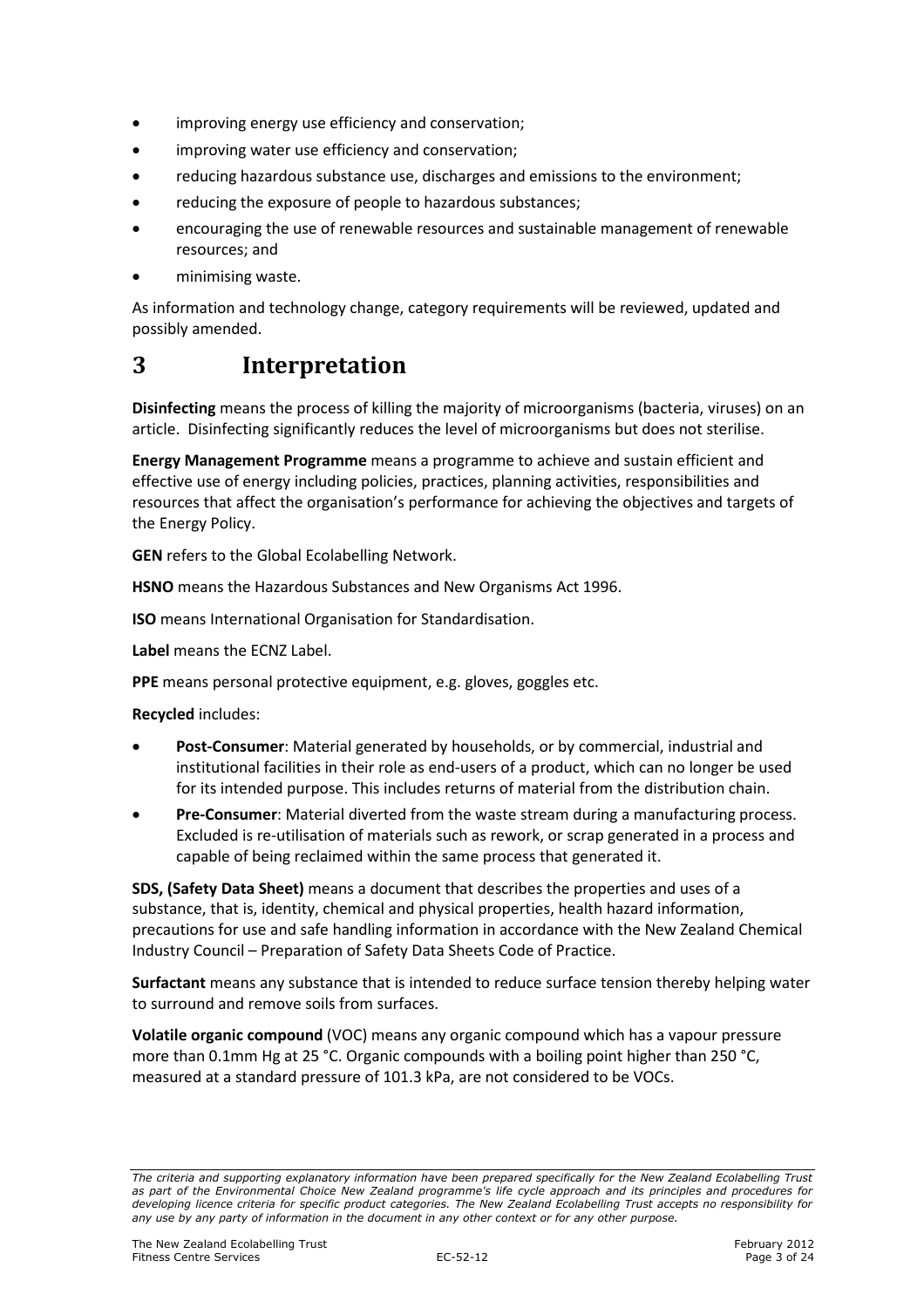Waste Management Programme means a programme to achieve and sustain efficient and effective minimisation and disposal of waste including policies, practices, planning activities, responsibilities and resources that affect the organisation's performance for achieving the objectives and targets of the Waste Policy.

Water Management Programme means a programme to achieve and sustain efficient and effective use of water including policies, practices, planning activities, responsibilities and resources that affect the organisation's performance for achieving the objectives and targets of the Water Policy.

## 4 Category Definition

This category includes services provided in individual fitness centres (an indoor space which houses exercise equipment for the purpose of physical exercise) including those within:

- large club chains;
- franchises:
- corporate clubs;
- council gyms;
- university recreation centres;
- community clubs; or
- personal training studios.

Cafes, crèches and swimming/spa pools run on the same premises are not included within the category definition.

Specifically excluded from the category definition are sports clubs, (athletics club or sports associations) sports grounds, (outdoor courts, sports fields, athletic facilities) and recreational centres (such as swimming pool complexes).

The fitness centre may be part of a wider complex as long as it can be identified and managed as a separate component for the purposes of the ECNZ licence. The wider complex is excluded from being licensed under this specification.

Note: An ECNZ licence applies specifically to each individual fitness centre that has demonstrated it meets the requirements of this specification and is not an endorsement for all fitness centres of a franchise or club chain unless they have also demonstrated that they meet the requirements of this specification.

To be licensed to use the Label, a Fitness Centre Services must meet all of the environmental criteria set out in clause 5 and service characteristics set out in clause 6.

The criteria and supporting explanatory information have been prepared specifically for the New Zealand Ecolabelling Trust as part of the Environmental Choice New Zealand programme's life cycle approach and its principles and procedures for developing licence criteria for specific product categories. The New Zealand Ecolabelling Trust accepts no responsibility for any use by any party of information in the document in any other context or for any other purpose.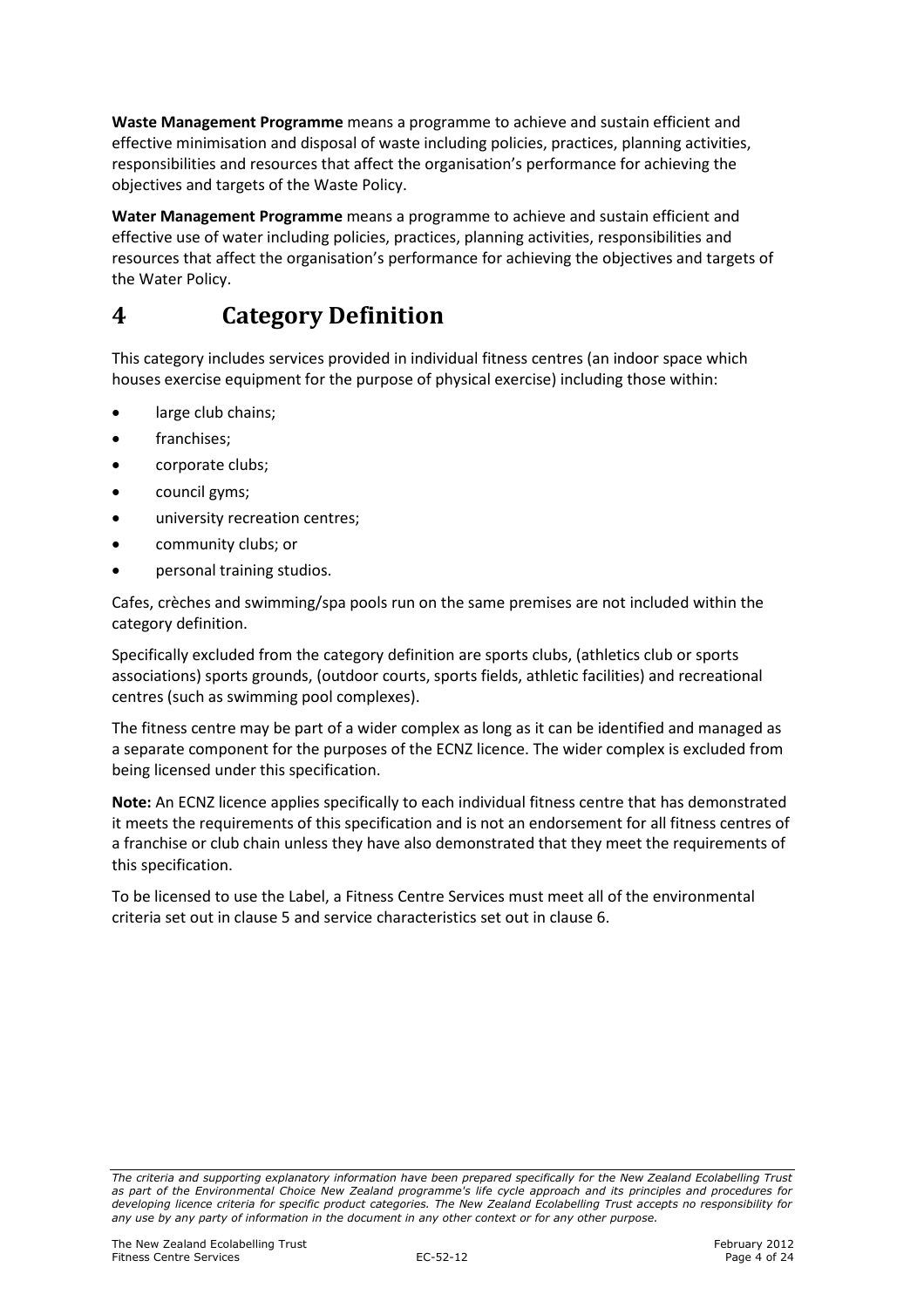## 5 Environmental Criteria

## 5.1 Legal Requirements

## Criteria

The fitness centre must comply with the provisions of all relevant environmental laws and regulations that apply to its facilities and operations.

### Verification Required

Conformance with this requirement shall be demonstrated by providing a written statement on regulatory compliance, signed by the Chief Executive Officer or other authorised representative of the applicant company. This statement shall be supported by documentation identifying the applicable regulatory requirements and demonstrating how compliance is monitored and maintained.

### Explanatory Notes

Relevant laws and regulations could, for example, include those that relate to:

- zoning regulations around activity and use;
- sourcing, transporting, handling and storing and use of materials or equipment for provision of the service; and
- handling, transporting and disposing of waste products (including waste water) arising from service provision.

The documentation required may include, as appropriate:

- procedures for approving and monitoring suppliers and supplies;
- information provided to customers and contractors regarding regulatory requirements.

It is not intended to require licence holders to accept increased legal responsibility or liability for actions that are outside their control.

## 5.2 Procurement

## 5.2.1 Procurement Policy and Record Keeping

### Criteria

- a The fitness centre must have and effectively implement a procurement policy covering, but not limited to, gym equipment and accessories, cleaning chemicals and cleaning contracts, powered equipment and consumables used (ie sanitary paper and toiletries). It should also include materials and products used in refurbishment and/or maintenance of the fitness centre facility.
- b The procurement policy must give preference to products licensed by ECNZ when these are available. Where an ECNZ licensed product or service is not available, the fitness centre shall request, record and review details of any other environmental credentials from the supplier.

The criteria and supporting explanatory information have been prepared specifically for the New Zealand Ecolabelling Trust as part of the Environmental Choice New Zealand programme's life cycle approach and its principles and procedures for developing licence criteria for specific product categories. The New Zealand Ecolabelling Trust accepts no responsibility for any use by any party of information in the document in any other context or for any other purpose.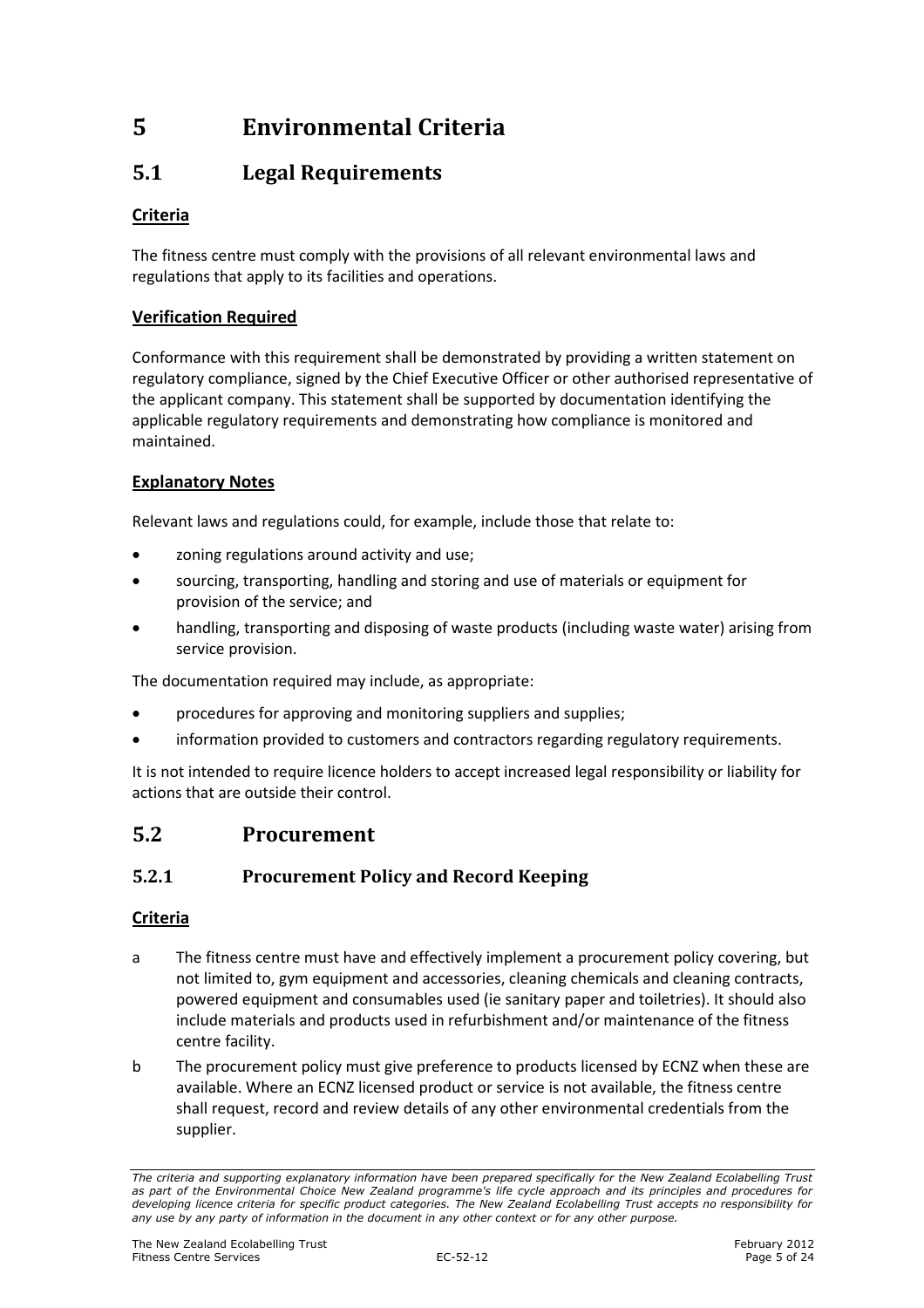- c The procurement policy shall also address the product specific requirements set out in clauses 5.2.2– 5.2.4.
- d The fitness centre must establish and maintain a list and key information about gym equipment as set out in the Table 1 in Appendix A including;
	- − cardio and weight machines (including spin bikes);
	- free weights;
	- − weight benches; and
	- gym aids (balls, mats, resistance bands, boxing equipment including equipment used for group fitness, etc).
- e The fitness centre must establish and maintain registers of all chemicals, cleaning products and consumables used as set out in Table 2 Appendix A.
- f The fitness centre shall provide annual reports to The Trust on the implementation of its procurement policy and include the information required from the product specific requirements in 5.2.2 to 5.2.4 and current gym equipment list and cleaning chemical register.

Note: Future revisions of this specification are expected to set minimum proportions of ECNZ licensed products to be purchased as more products become licensed. ECNZ licensed products may include but are not limited to, paper, chemical cleaning products and contract cleaning services, sanitary paper products, plastic bags, soaps, toiletries and other consumables, printers/photocopiers, furniture, flooring and paint.

#### Verification Required

Conformance with this requirement shall be stated in writing, signed by the Chief Executive Officer or other authorised representative of the applicant company. This statement shall be supported by:

- completed equipment tables (Appendix A);
- the fitness centre's procurement policy;
- annual reports on its implementation; and
- any environmental credential information available for the products purchased.

Where it can be demonstrated that any of the procurement criteria in 5.2.1 are outside the control of the fitness centre, evidence should instead be provided of efforts to influence the purchaser (ie cleaning chemicals purchased by the cleaning contractor).

#### Explanatory Notes:

An annual report on the implementation of the procurement policy is expected to include:

- brief descriptions of why particular products were purchased;
- any environmental credentials they may have; and
- explain any trends in quantities purchased such as increased purchasing due to centre expansion, increased member use, etc.

The criteria and supporting explanatory information have been prepared specifically for the New Zealand Ecolabelling Trust as part of the Environmental Choice New Zealand programme's life cycle approach and its principles and procedures for developing licence criteria for specific product categories. The New Zealand Ecolabelling Trust accepts no responsibility for any use by any party of information in the document in any other context or for any other purpose.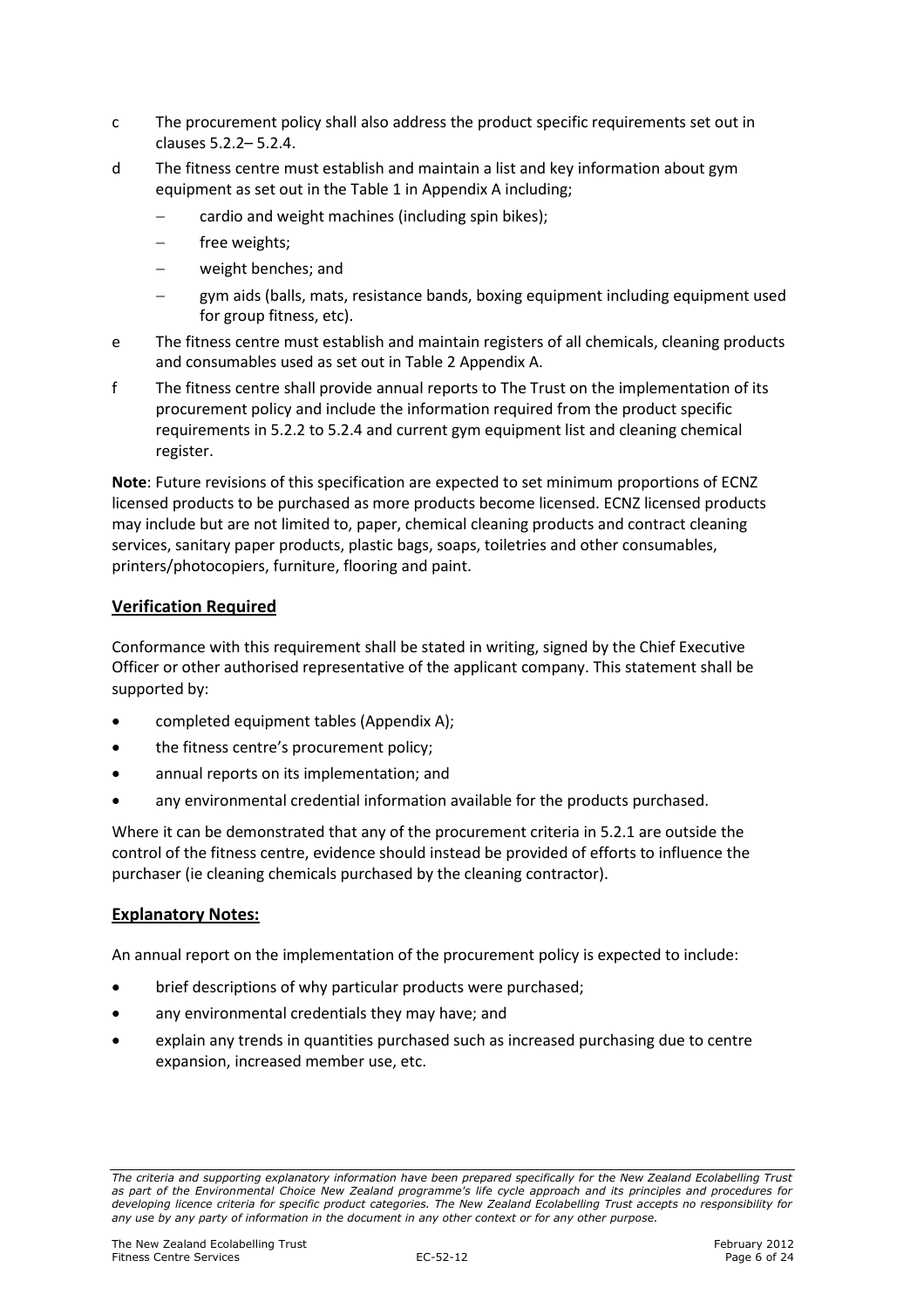## 5.2.2 Purchase of Electronic and Powered Gym and Office Equipment

#### Criteria

- a The fitness centre's procurement policy must have a preference for purchasing energy efficient equipment and electronic gear and to monitor technology and product developments that could improve energy efficiency.
- b The fitness centre must:
	- i. maintain a register of the manufacturer's stated power consumption data for each piece of electronic or powered equipment; and
	- ii. provide an annual report to The Trust including information on manufacturer's stated power consumption of equipment, the fitness centres review of the technology and procurement/performance of new equipment.

#### Verification Required

Conformance with this requirement shall be stated in writing, signed by the Chief Executive Officer or other authorised representative of the applicant company. This statement shall be supported by:

- a copy of the register; and
- inclusion of the technology review within the annual report to The Trust.

#### 5.2.3 Cleaning Contracts

Where the cleaning of the fitness centre facility is undertaken by a contract firm.

#### Criteria

The fitness centre shall, have a policy to prefer cleaning contractors that demonstrate good environmental practice and that are licensed under ECNZ specification EC-45-09 Cleaning Services and shall as a preference enter into a cleaning contract covered by the scope of the cleaning contractor's ECNZ licence.

Where the cleaning service provider is not ECNZ licensed the following criteria (a)-(c) apply:

- a A formal written service agreement or contract must be in place between the fitness centre and the cleaning service provider which includes the following:
	- i. measurable quality standards for cleaning services to achieve defined outcome. This must also apply to restorative floor maintenance but be consistent with manufacturer's recommendations to extend the life of flooring;
	- ii. minimisation of unnecessary cleaning where cleaning is carried out to a predetermined schedule;
	- iii. the requirements for the criteria in 5.2.4 Purchase of Cleaning Chemicals;
	- iv. identification of disinfecting requirements and how these are to be kept to the minimum necessary; and
	- v. a commitment from the service provider that they will work towards complying with the requirements of EC-45-09 Cleaning Services.

The criteria and supporting explanatory information have been prepared specifically for the New Zealand Ecolabelling Trust as part of the Environmental Choice New Zealand programme's life cycle approach and its principles and procedures for developing licence criteria for specific product categories. The New Zealand Ecolabelling Trust accepts no responsibility for any use by any party of information in the document in any other context or for any other purpose.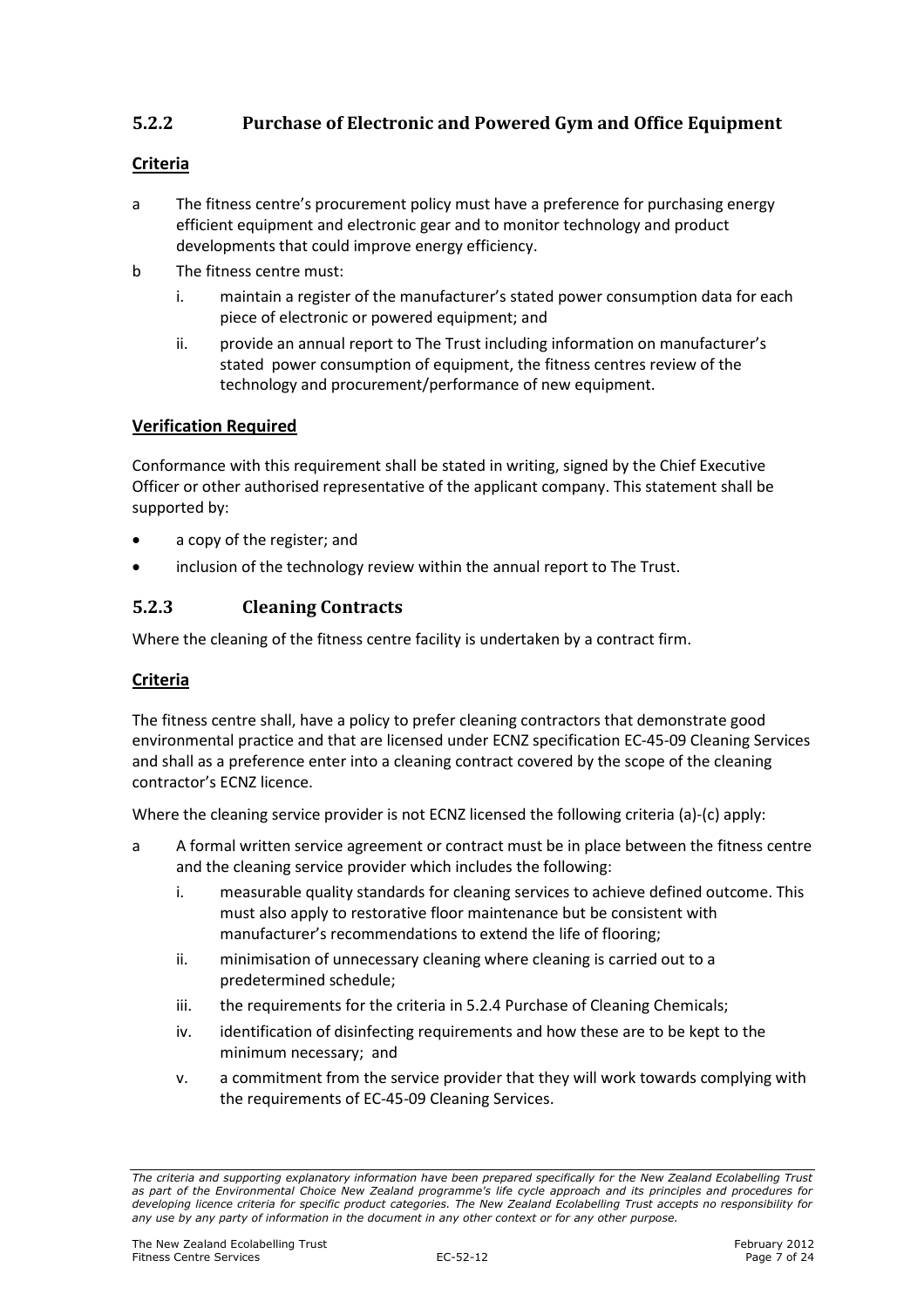- b The fitness centre contracts manager shall discuss any client/building specific environmental requirements with the cleaning service provider, and assess potential hazards and identify these in the cleaning service agreement. Drains connected to sewers suitable for cleaning staff use shall be identified, as shall any stormwater drains to avoid.
- c The fitness centre shall discuss with its cleaning service provider about providing a service that includes abiding by the "Principles for a Sustainable Property Services Industry"<sup>4</sup> agreed by the Service & Food Workers Union (SFWU), the Building Service Contractors Association of New Zealand (BSCNZ), the Property Council of New Zealand and the New Zealand Government in March 2008.

### Verification Required

Conformance with this requirement shall be stated in writing, signed by the Chief Executive Officer or other authorised representative of the applicant company. This statement shall be supported by:

- extracts of the relevant contract/service agreement;
- description of how scheduled cleaning minimises unnecessary cleaning;
- documentary evidence of assessment of environmental hazards with the service provider;
- documentary evidence of the contract cleaner complying with 5.2.4 Purchase of Cleaning Chemicals;
- records of contract negotiations, showing discussion on items in C; and
- documentary evidence of the contract cleaner's commitment and progress in working towards complying with the requirements in EC-45-09 Cleaning Services.

### 5.2.4 Purchase of Cleaning Chemicals

#### Criteria

 $\overline{a}$ 

- a The fitness centre's procurement policy must give preference to environmentally preferable cleaning products licensed by ECNZ.
- b Where cleaning products are purchased that are not ECNZ licensed, they must not:
	- i. when undiluted be classified under the New Zealand Hazardous Substances and New Organisms(HSNO) regulations as:
		- − Class 3 (flammable)
		- − Class 5 (oxidising)
		- − Subclasses 6.1A or 6.1B (acutely toxic)
		- − Subclass 6.5 (sensitisers)
		- − Subclass 6.6 (mutagenic)
		- − Subclass 6.7 (carcinogenic)
		- − Subclass 6.8 (reproductive/developmental toxicants)
		- − Subclass 6.9A (target organ systemic toxicants)

<sup>&</sup>lt;sup>4</sup> Principles for a Sustainable Property Services Industry

http://www.sfwu.org.nz/files/PRINCIPLES%20FOR%20THE%20PROPERTY%20SERVICES%20INDUSTRY%20FINAL%20COP Y.pdf

The criteria and supporting explanatory information have been prepared specifically for the New Zealand Ecolabelling Trust as part of the Environmental Choice New Zealand programme's life cycle approach and its principles and procedures for developing licence criteria for specific product categories. The New Zealand Ecolabelling Trust accepts no responsibility for any use by any party of information in the document in any other context or for any other purpose.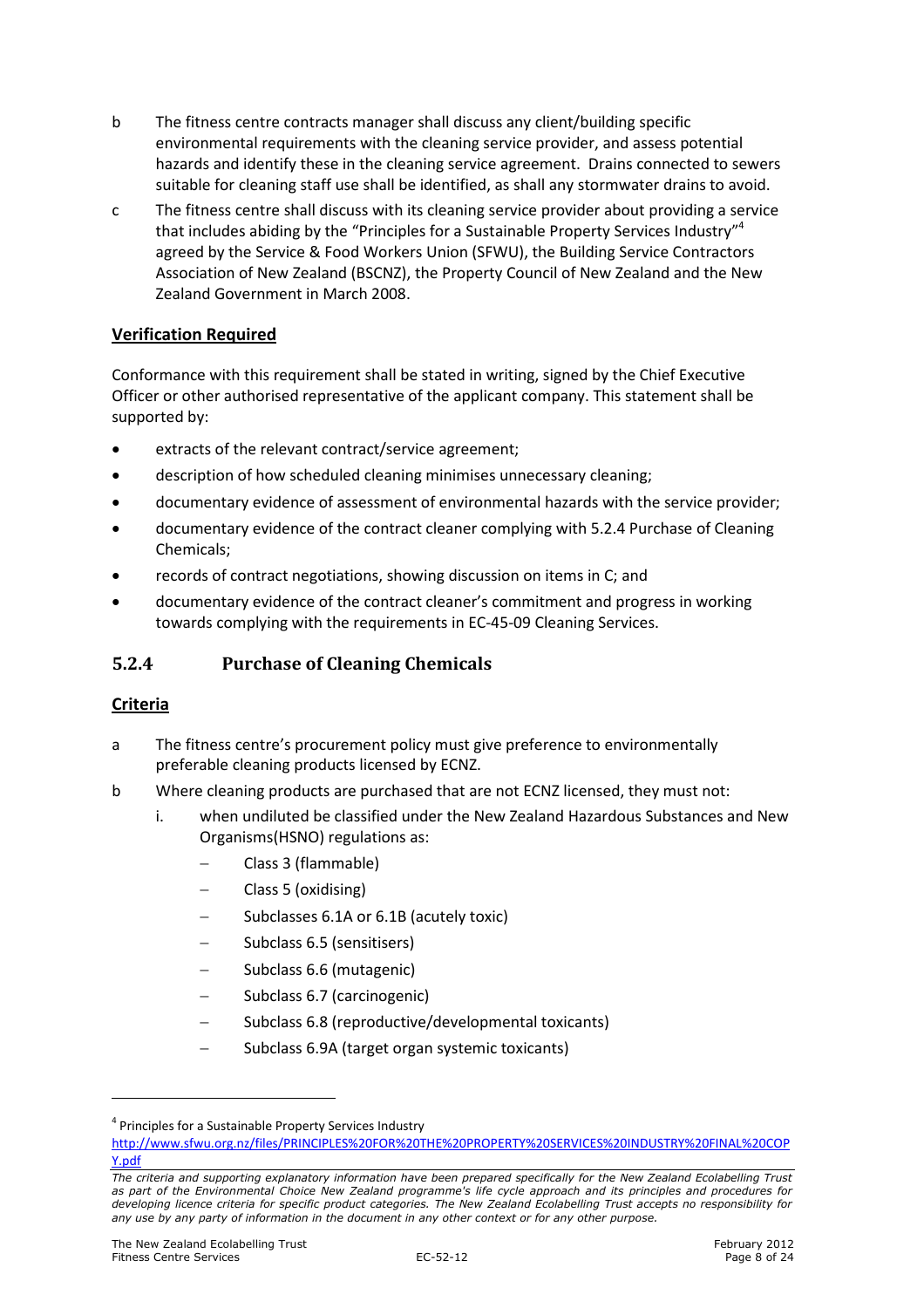− Subclass 8.2 (skin corrosive)

Products intended for use solely for cleaning toilets are exempt from the requirement on corrosivity, if the classification is set because of pH.

- ii. contain surfactants that are not readily biodegradable;
- iii. contain halogenated organic solvents;
- iv. when undiluted, contain volatile organic compounds in excess of 10% by weight; and
- v. when correctly diluted be classified under the HSNO regulations as subclasses 9.1A or 9.1B (ecotoxic).

Disinfectants are exempt from clause v.

- c The fitness centre must consider whether purchase of a broad spectrum disinfectant is necessary. Selection of a chemical disinfectant which kills a narrower range of microorganisms may be environmentally preferable and fit for purpose.
- d The fitness centre shall maintain a register of safety data sheets (SDS) for all cleaning chemicals classified as hazardous under HSNO regulations or a declaration from the chemical supplier that the product is non-hazardous under the HSNO regulations.
- e The fitness centre shall maintain records of quantities of each chemical used or purchased on a minimum quarterly basis.

NOTE: information on HSNO classifications should be available on the product's SDS or from the supplier.

#### Verification Required

Conformance with this requirement shall be stated in writing, signed by the Chief Executive Officer or other authorised representative of the applicant company. This statement shall be supported by:

- documentation demonstrating that the products purchased are ECNZ Licensed;
- a manufacturer's declaration of compliance with b) for non-ECNZ licensed cleaning products;
- SDSs for all cleaning products used;
- documentary evidence that environmental impacts are considered in the choice of any disinfectants purchased; and
- documentary evidence of chemical consumption (quantities may be recorded by volume, weight, number of bottles etc as long as the measure is consistent and will allow changes in consumption to be observed).

#### Explanatory Notes

Readily biodegradable and VOC content can be demonstrated by SDS or other supporting documentation. Test and calculation methods for 'readily biodegradable' and VOC content shall be as defined in EC-37-08 Commercial and Institutional Cleaners and will be supplied by The Trust on request.

The criteria and supporting explanatory information have been prepared specifically for the New Zealand Ecolabelling Trust as part of the Environmental Choice New Zealand programme's life cycle approach and its principles and procedures for developing licence criteria for specific product categories. The New Zealand Ecolabelling Trust accepts no responsibility for any use by any party of information in the document in any other context or for any other purpose.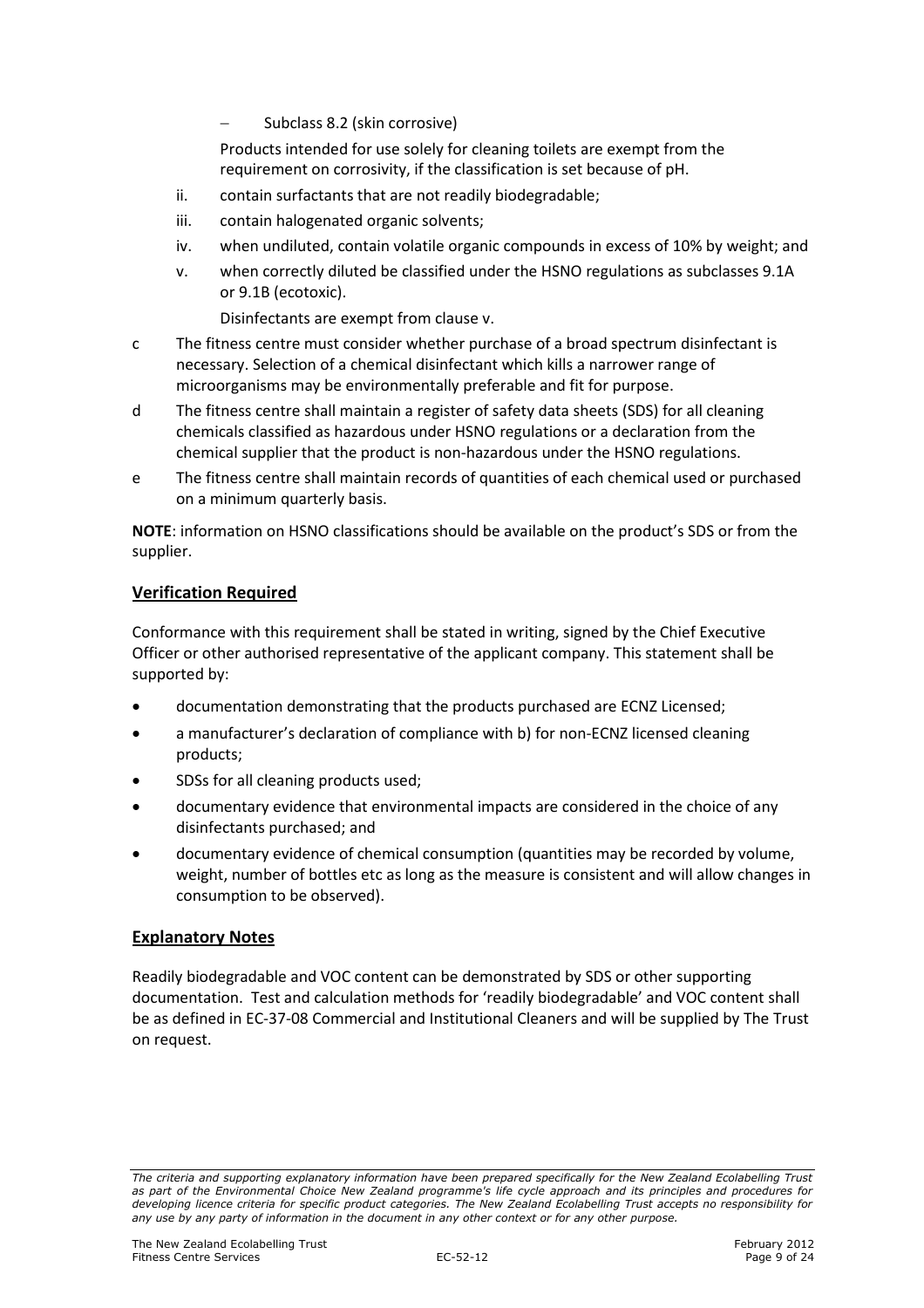## 5.3 Energy Management

### Criteria

- a The fitness centre must have effective energy management policies and procedures and/or an energy management programme.
- b Licence holders must report annually to The Trust on energy management, including:
	- − total energy use;
	- energy used per member visit;
	- identification of main energy uses;
	- breakdown of total energy use to types of energy used;
	- initiatives taken to reduce energy use and improve energy efficiency; and
	- any initiatives taken to calculate and reduce  $CO<sub>2</sub>$  emissions associated with energy use.

#### Verification Required

Conformance with this requirement shall be stated in writing, signed by the Chief Executive Officer or other authorised representative of the applicant company. This statement shall be supported by documentation that:

- describes the energy management policies, procedures and programmes; and
- includes annual reports on energy use and management.

## 5.4 Waste Management

#### Criteria

- a The fitness centre must have effective waste management policies and procedures and/or a waste management programme.
- b All items that are acceptable for local recycling must be separated from general waste and a designated area for collection established.
- c IT/electronic equipment, office equipment, printing ink, toner refills, fluorescent tubes or any other materials with hazardous content must be collected for reuse, recycling or appropriate disposal.
- d The fitness centre must report annually to The Trust on waste management including:
	- waste generated which may be reported as kg waste or by bag or equivalent measure that will allow trends to be observed; and
	- initiatives taken to reduce waste generation and improve recovery/recycling of waste.

#### Verification Required

Conformance with this requirement shall be stated in writing, signed by the Chief Executive Officer or other authorised representative of the applicant company. This statement shall be supported by documentation that:

• describes the waste management policies, procedures and programmes; and

The criteria and supporting explanatory information have been prepared specifically for the New Zealand Ecolabelling Trust as part of the Environmental Choice New Zealand programme's life cycle approach and its principles and procedures for developing licence criteria for specific product categories. The New Zealand Ecolabelling Trust accepts no responsibility for any use by any party of information in the document in any other context or for any other purpose.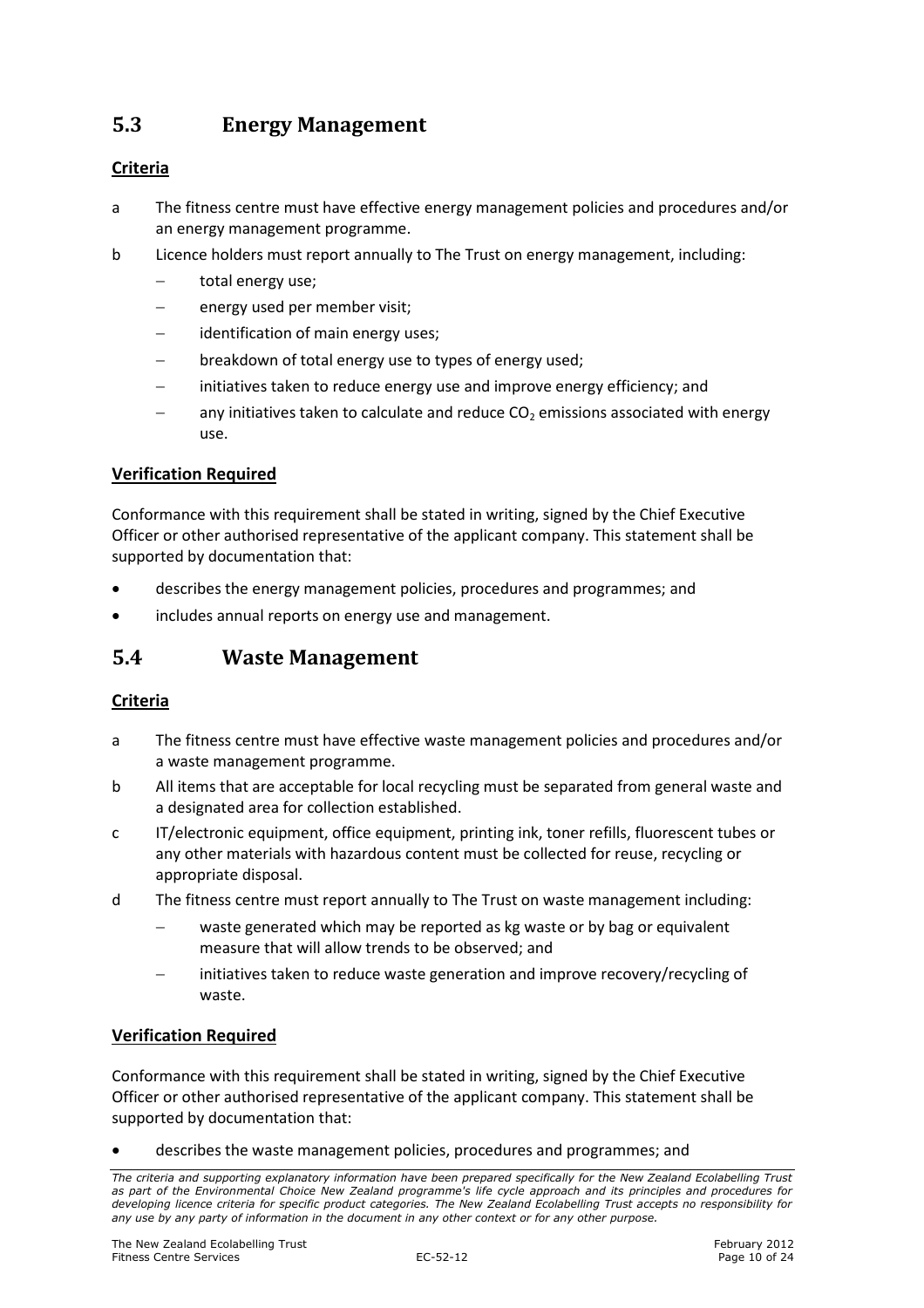• includes annual reports to The Trust on waste generation, minimisation and management.

## 5.5 Water Management

### Criteria

- a The fitness centre must have effective water management policies and procedures and/or a water management programme.
- b Licence holders must report annually to The Trust on water management, including:
	- − total water use;
	- water used per member visit;
	- − identification of main water uses; and
	- − initiatives taken to reduce water use.

#### Verification Required

Conformance with this requirement shall be stated in writing, signed by the Chief Executive Officer or other authorised representative of the applicant company. This statement shall be supported by documentation that:

- describes the water management policies, procedures and programmes; and
- includes annual reports to The Trust on water use and management.

## 5.6 Management Systems and Procedures

### 5.6.1 Environmental Policy and Goals

#### Criteria

The fitness centre must have a documented policy and goals and a process for communicating these to staff, clients and contractors.

#### Verification Required

Conformance with this requirement shall be stated in writing, signed by the Chief Executive Officer or other authorised representative of the applicant company. This statement shall be supported by:

- copies of environmental policy and goals; and
- information on how these are made available to staff, clients and contractors.

The criteria and supporting explanatory information have been prepared specifically for the New Zealand Ecolabelling Trust as part of the Environmental Choice New Zealand programme's life cycle approach and its principles and procedures for developing licence criteria for specific product categories. The New Zealand Ecolabelling Trust accepts no responsibility for any use by any party of information in the document in any other context or for any other purpose.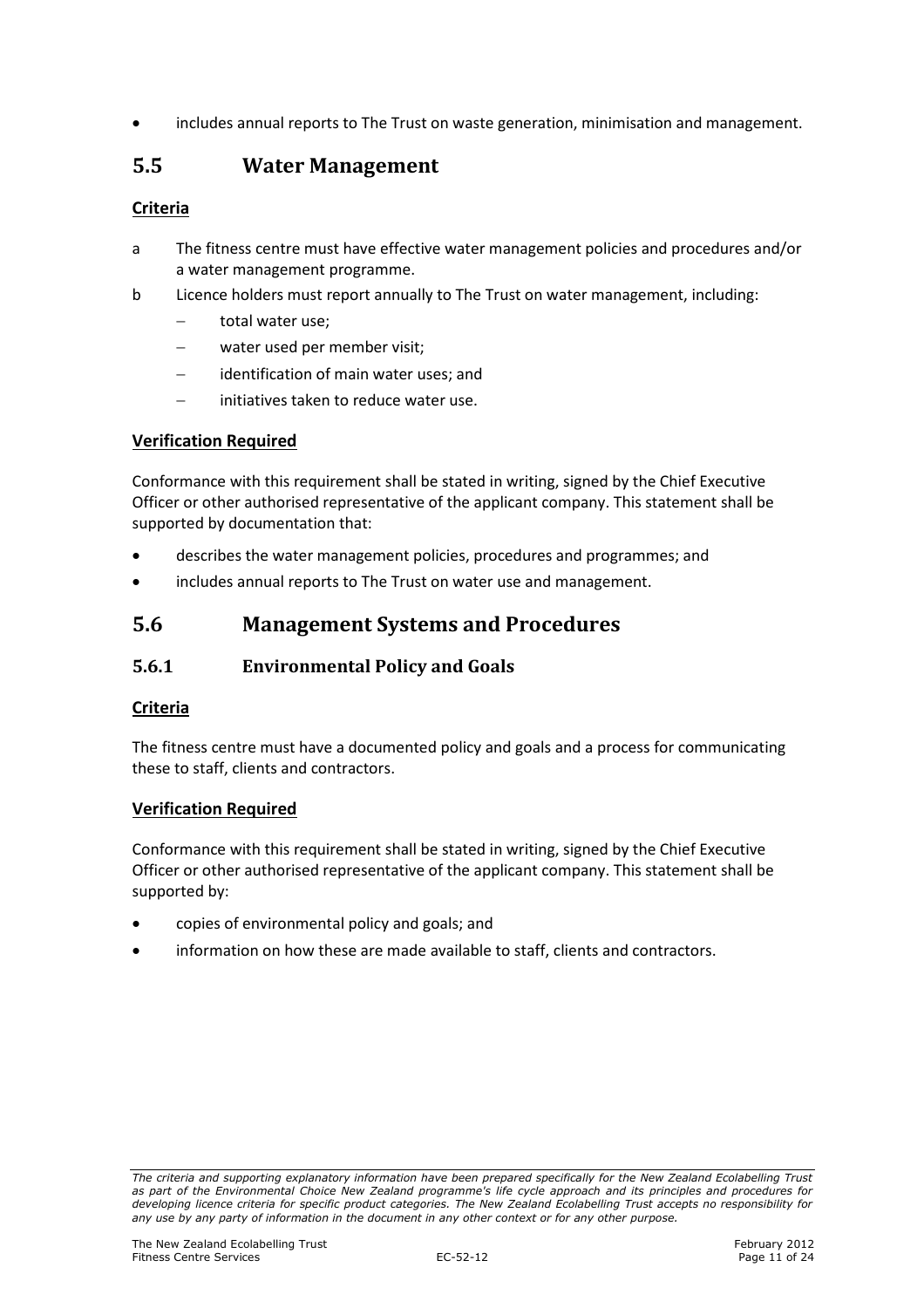## 5.6.2 Work Instructions/Standard Operating Procedures (SOPs)

#### **Criteria**

- a The fitness centre must have written procedures and/or work instructions to cover situations where their absence could lead to failure to comply with the fitness centre's:
	- environmental policy and goals;
	- procurement policy;
	- − cleaning policy;
	- waste, energy and water management policies.
- b Work instructions and/or procedures must be easily understood and be readily available to staff and contractors.
- c The fitness centre must have a process for reviewing these work instructions/procedures to ensure that they are up-to-date.

#### Verification Required

Conformance with this requirement shall be stated in writing and signed by the Chief Executive Officer or other authorised representative of the applicant company. This statement shall be supported by:

- the index or contents listing of work instructions
- examples of work instructions
- evidence of the review process.

### 5.6.3 In-House Cleaning Processes

Where any cleaning is undertaken by fitness centre staff.

### Criteria

- a The fitness centre must ensure the following are available for in house cleaning staff:
	- − appropriate information on health, safety and environmental hazards associated with individual cleaning chemicals and instruction on safe handling;
	- suitable PPE if required;
	- easily understandable written instructions on dilution, use and disposal of cleaning chemicals – including where necessary, diagrams or illustrations;
	- a system for correctly diluting chemicals that minimises worker exposure (e.g. dosage devices, dispensing units, measuring cups etc.);
	- appropriate applicators for all cleaning chemicals that do not result in over use (e.g. coarse spray bottles, auto dispensers on powered equipment etc);
	- written instructions on rinsing, returning for refill, recycling or disposal of used chemical containers and applicators;
	- instruction and/or training on cleaning methods as recommended by the manufacturer of the cleaning product that minimise or eliminate the need for chemical use wherever possible, in particular restrict the use of disinfectants by using them only as required including written instruction that disinfectants shall not be used for routine cleaning; and

The criteria and supporting explanatory information have been prepared specifically for the New Zealand Ecolabelling Trust as part of the Environmental Choice New Zealand programme's life cycle approach and its principles and procedures for developing licence criteria for specific product categories. The New Zealand Ecolabelling Trust accepts no responsibility for any use by any party of information in the document in any other context or for any other purpose.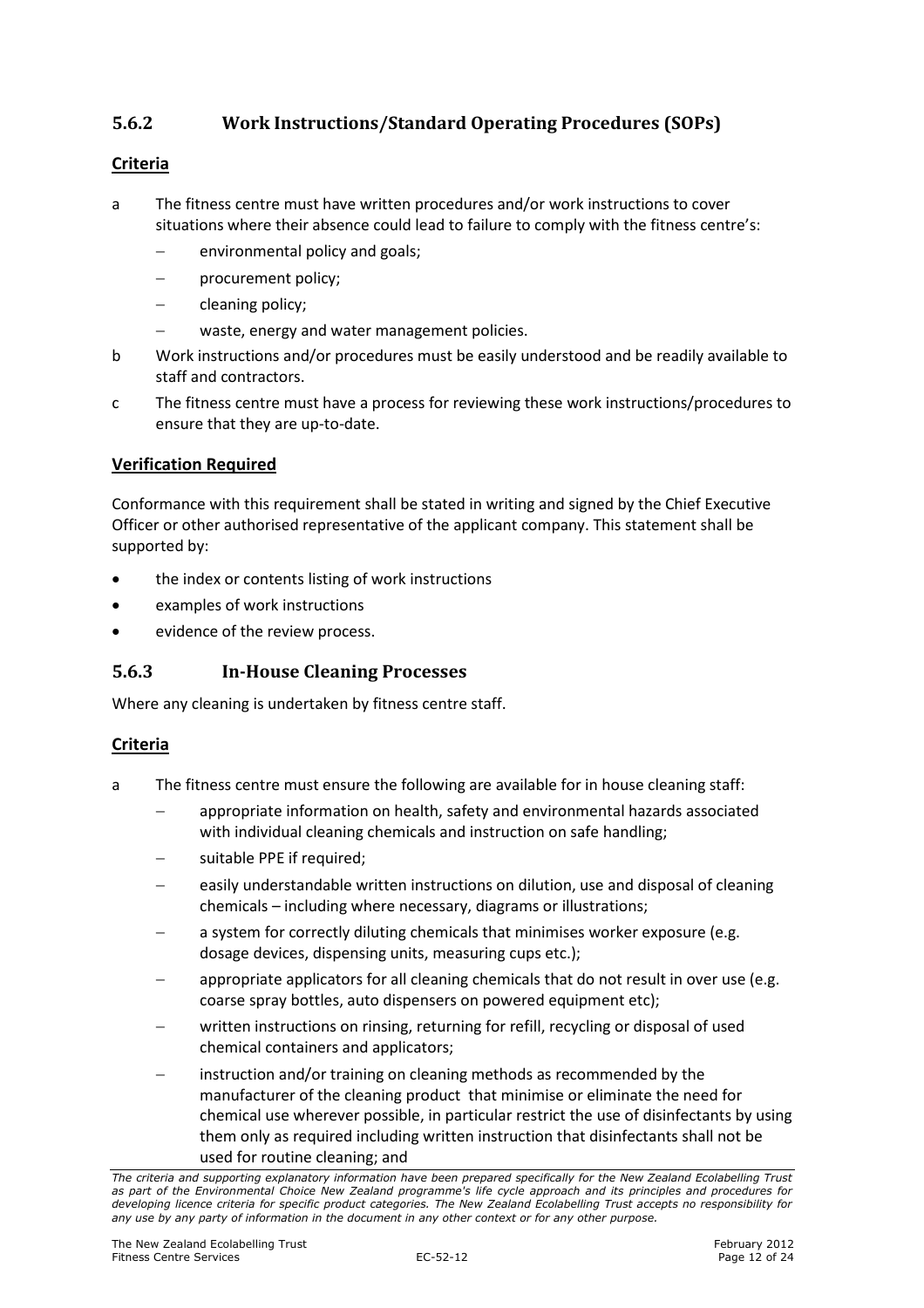- instruction and/or training on appropriate use of disinfectants including the need to follow product label directions for preparation and cleaning method, particularly requirements for pre-cleaning dirty surfaces and contact times.
- b Dry cleaning techniques for hard flooring shall be used where appropriate, e.g. vacuuming or microfibre mop heads.
- c Vacuum cleaners used by the staff must be equipped with the appropriate filter or bag and these shall be changed or cleaned according to the manufacturers' recommendations. Unless the manufacturer suggests otherwise, vacuum bags should be changed when half full or when indicated by a sensor if the machine is so equipped.
- d For non-routine hard floor maintenance, the staff member shall apply floor restoration chemicals with a mop or autoscrubber rather than spray application.
- e The service provider must have in place procedures for dealing with environmental hazards and accidental spills of cleaning chemicals these must:
	- i. be freely available to all staff in a format that will be easily understandable; and
	- ii. include provision of suitable spill kits and equipment.

#### Verification Required

Conformance with this requirement shall be stated in writing, signed by the Chief Executive Officer or other authorised representative of the applicant company. This statement shall be supported by:

- evidence that this information is covered in staff training and where appropriate, work instructions and copies of instructions for:
	- − dilution, use and disposal of cleaning chemicals; and
	- − rinsing etc of used chemical containers and applicators
- copies of information provided on chemical hazards;
- description of:
	- how and what PPE is provided;
	- systems provided for dilution;
	- applicators used to prevent overuse;
	- how instruction is provided on methods that minimise or eliminate chemical use;
	- how instruction is provided on disinfectant use;
	- − the environmental hazard and spill control procedure; and
	- a description and information on spill kits.

The criteria and supporting explanatory information have been prepared specifically for the New Zealand Ecolabelling Trust as part of the Environmental Choice New Zealand programme's life cycle approach and its principles and procedures for developing licence criteria for specific product categories. The New Zealand Ecolabelling Trust accepts no responsibility for any use by any party of information in the document in any other context or for any other purpose.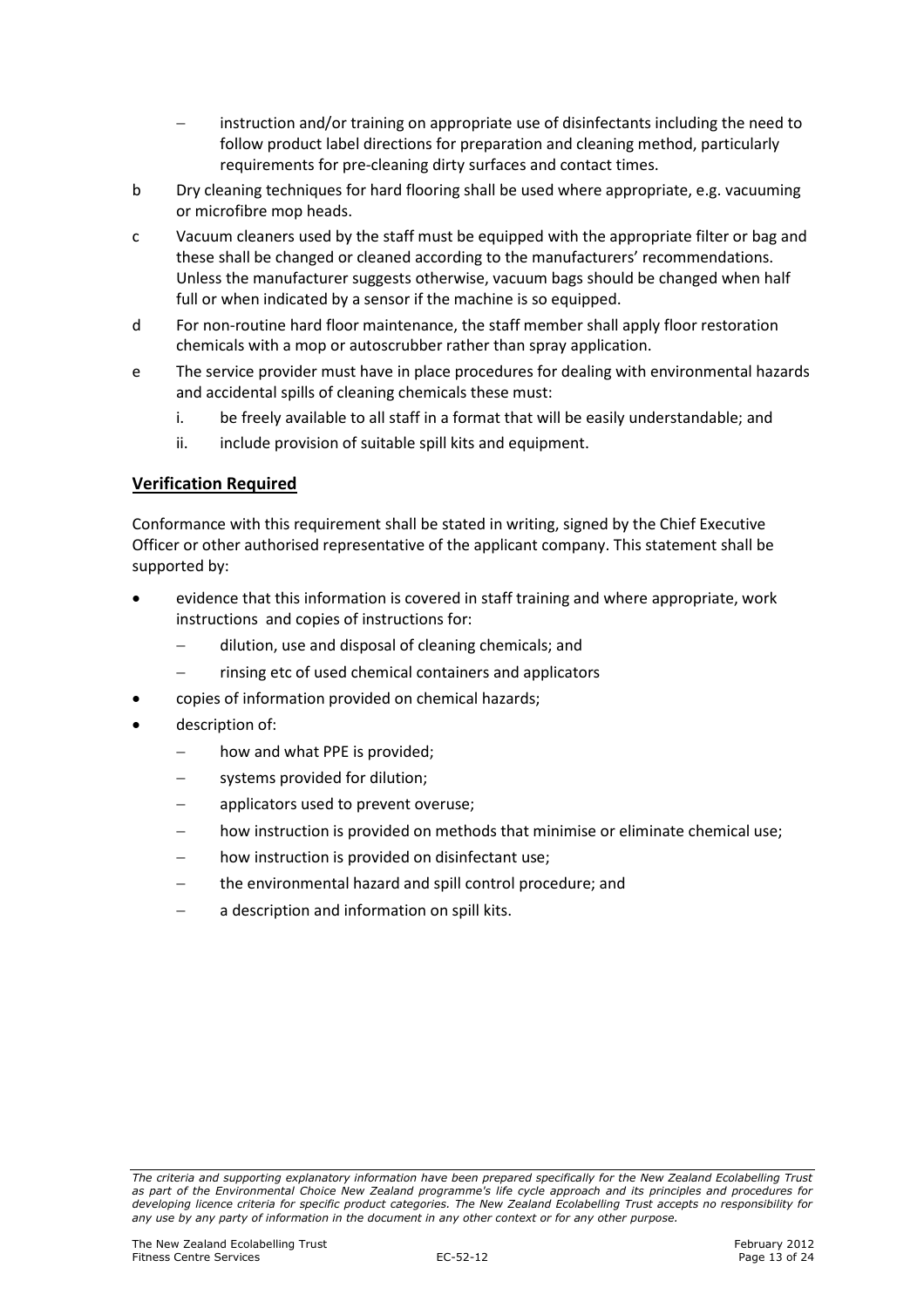## 5.6.4 Staff Training

#### Criteria

- a The fitness centre must have and implement a training programme to ensure that staff and contractors are made aware of the importance of minimising environmental impacts, the environmental policy and goals of the fitness centre and the relevant requirements of this specification and the fitness centre's standard operating procedures and work instructions.
- b The training programme must include induction training for new staff and contractors and ongoing review and follow-up training to ensure staff and contractor awareness and performance to requirements is maintained.
- c The fitness centre must ensure that procurement officers have the skills and knowledge to select environmentally preferable equipment and materials and effectively implement the fitness centre's procurement policy as outlined in 5.3 Procurement.

#### Verification Required

Conformance with this requirement shall be stated in writing, signed by the Chief Executive Officer or other authorised representative of the applicant company. This statement shall be supported by:

- copies of relevant staff training material and programmes;
- documentary evidence that all staff are trained in a planned manner; and
- documentary evidence on the procurement officers' skills and knowledge relevant to implementing the procurement policy.

#### 5.6.5 Maintenance of Equipment

#### Criteria

- a The fitness centre must have a maintenance programme that inspects, cleans and maintains the performance of gym equipment as recommended by the manufacturer. This maintenance must be recorded.
- b The fitness centre must have a maintenance program that inspects, cleans and maintains the Heating Ventilation and Air Conditioning (HVAC) systems as recommended by the manufacture/installer.

Note: Where the HVAC systems are not in direct control of the fitness centre, records for the maintenance of the building's HVAC system should be obtained from the building manager.

#### Verification Required

Conformance with this requirement shall be stated in writing, signed by the Chief Executive Officer or other authorised representative of the applicant company. This statement shall be supported by:

- documentary evidence of a maintenance programme;
- example maintenance logs; and
- evidence of commissioning reports for the HVAC system.

The criteria and supporting explanatory information have been prepared specifically for the New Zealand Ecolabelling Trust as part of the Environmental Choice New Zealand programme's life cycle approach and its principles and procedures for developing licence criteria for specific product categories. The New Zealand Ecolabelling Trust accepts no responsibility for any use by any party of information in the document in any other context or for any other purpose.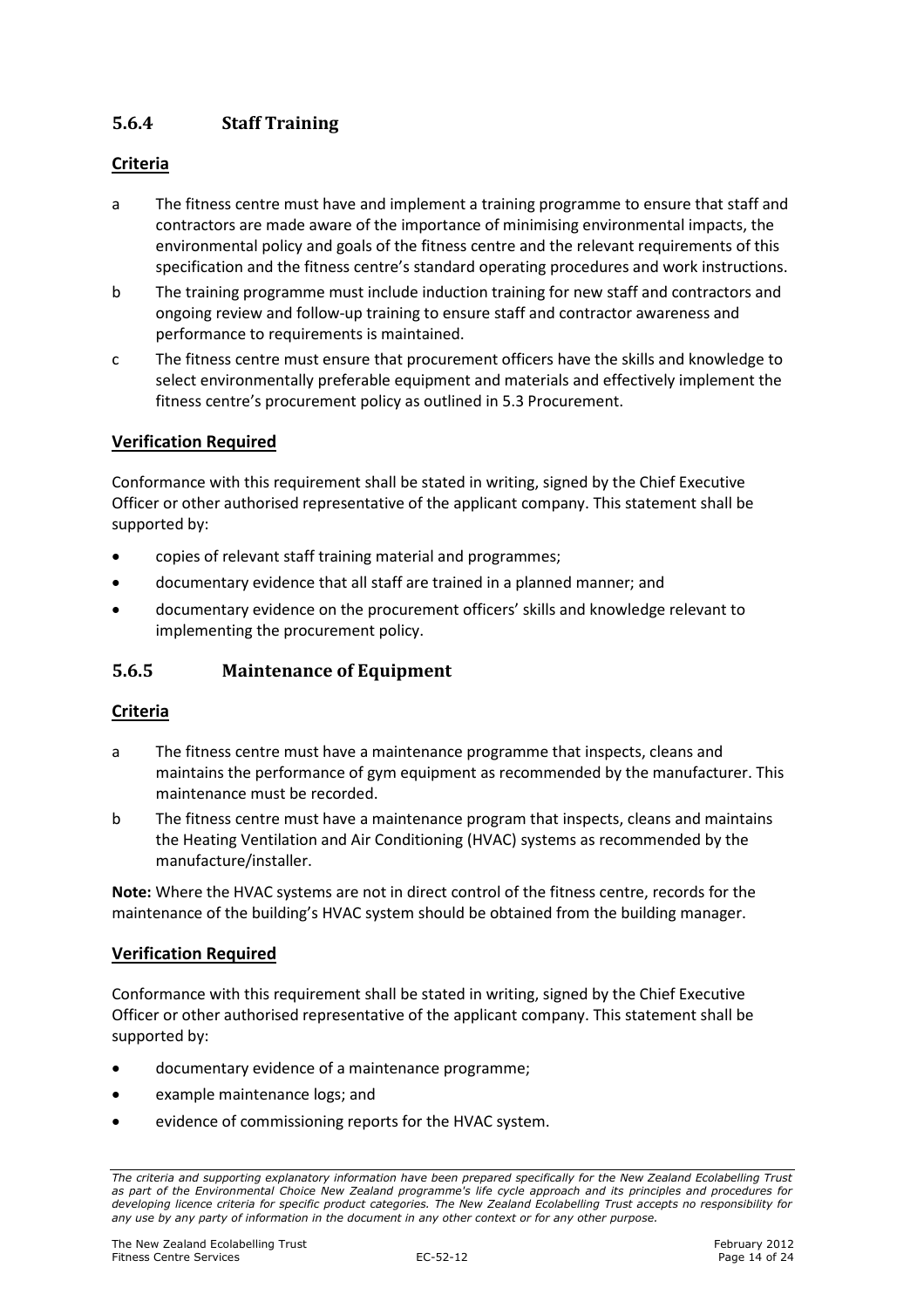## 6 Service Characteristics

## Criteria

- a The fitness centre must meet all of the required industry standards or code of ethics this includes maintaining membership of the industry bodies, Fitness New Zealand (FitnessNZ) and/or Register of Exercise Professionals (REPs).
- b The fitness centre must have a system for monitoring the quality of service and for taking corrective action if needed.

### Verification Required

Conformance with this requirement shall be stated in writing, signed by the Chief Executive Officer or other authorised representative of the applicant company. This statement shall be supported by documentation that:

- identifies the applicable standards and or consumer/customer requirements:
- demonstrates membership of industry bodies including FitnessNZ or REPs New Zealand;
- demonstrates how compliance is monitored and maintained; and
- includes records of client feedback, complaints and corrective actions.

## 7 Requirements and Notes for Licence Holders

#### Monitoring Compliance

Prior to granting a licence, The Trust will prepare a plan for monitoring ongoing compliance with these requirements. This plan will reflect the number and type of services covered by the licence and the level of sampling appropriate to provide confidence in ongoing compliance with criteria. This plan will be discussed with the licence applicant and when agreed will be a condition of the licence.

As part of the plan, The Trust will require access to relevant quality control and service delivery records and the right of access to service facilities. Relevant records may include formal quality management or environmental management system documentation (for example, ISO 9001 or ISO 14001 or similar).

The monitoring plan will require the licence holder to advise The Trust immediately of any noncompliance with any requirements of this specification which may occur during the term of the licence. If a non-compliance occurs, the licence may be suspended or terminated as stipulated in the Licence Conditions. The licensee may appeal any such suspension.

The Trust will maintain the confidentiality of identified confidential information provided and accessed during verification and monitoring of licences.

The criteria and supporting explanatory information have been prepared specifically for the New Zealand Ecolabelling Trust as part of the Environmental Choice New Zealand programme's life cycle approach and its principles and procedures for developing licence criteria for specific product categories. The New Zealand Ecolabelling Trust accepts no responsibility for any use by any party of information in the document in any other context or for any other purpose.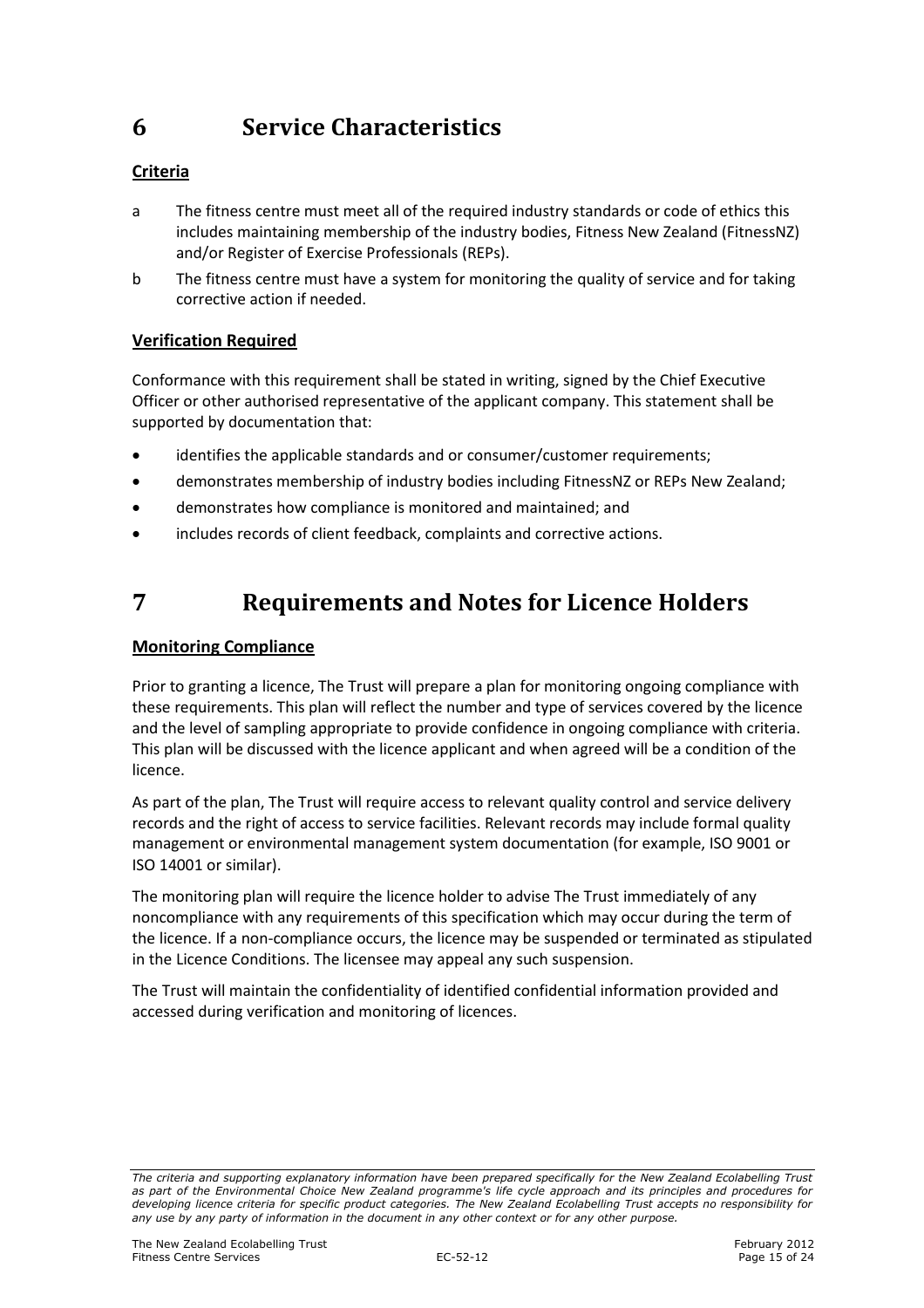#### Using the ECNZ Label

The Label may appear on marketing materials for the fitness centre, provided that the centre meets the requirements in this specification and in the Licence Conditions.

Wherever it appears, the Label must be accompanied by the words"Fitness Centre Services" and by the Licence Number eg 'licence No1234'.

The Label must be reproduced in accordance with the ECNZ programme's keyline art for reproduction of the Label and the Licence Conditions.

Any advertising must conform to the relevant requirements in this specification, in the Licence Conditions and in the keyline art.

Failure to meet these requirements for using the ECNZ Label and advertising could result in the Licence being withdrawn.

The criteria and supporting explanatory information have been prepared specifically for the New Zealand Ecolabelling Trust as part of the Environmental Choice New Zealand programme's life cycle approach and its principles and procedures for developing licence criteria for specific product categories. The New Zealand Ecolabelling Trust accepts no responsibility for any use by any party of information in the document in any other context or for any other purpose.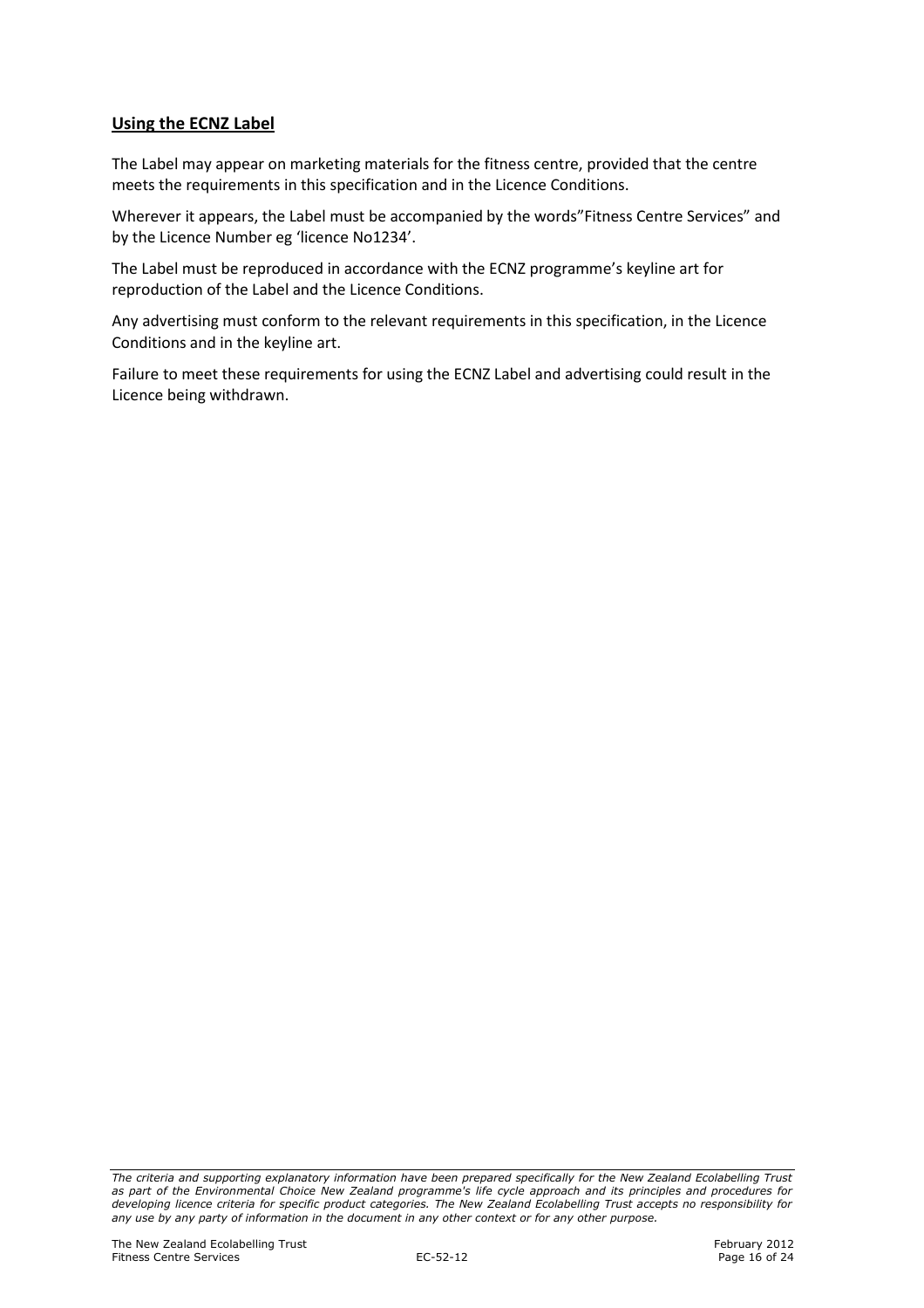## Appendix A Equipment and Chemical Use Tables

•Table 1: Gym Equipment List

| <b>Equipment Name</b> | Quantity | Manufacturer | Supplier | Powered/<br><b>Non</b><br>Powered | <b>Material Type (s)</b> | Age of<br>Equipment | Environmental<br><b>Credentials</b><br>(where<br>available)* |
|-----------------------|----------|--------------|----------|-----------------------------------|--------------------------|---------------------|--------------------------------------------------------------|
|                       |          |              |          |                                   |                          |                     |                                                              |
|                       |          |              |          |                                   |                          |                     |                                                              |
|                       |          |              |          |                                   |                          |                     |                                                              |
|                       |          |              |          |                                   |                          |                     |                                                              |
|                       |          |              |          |                                   |                          |                     |                                                              |
|                       |          |              |          |                                   |                          |                     |                                                              |
|                       |          |              |          |                                   |                          |                     |                                                              |
|                       |          |              |          |                                   |                          |                     |                                                              |
|                       |          |              |          |                                   |                          |                     |                                                              |
|                       |          |              |          |                                   |                          |                     |                                                              |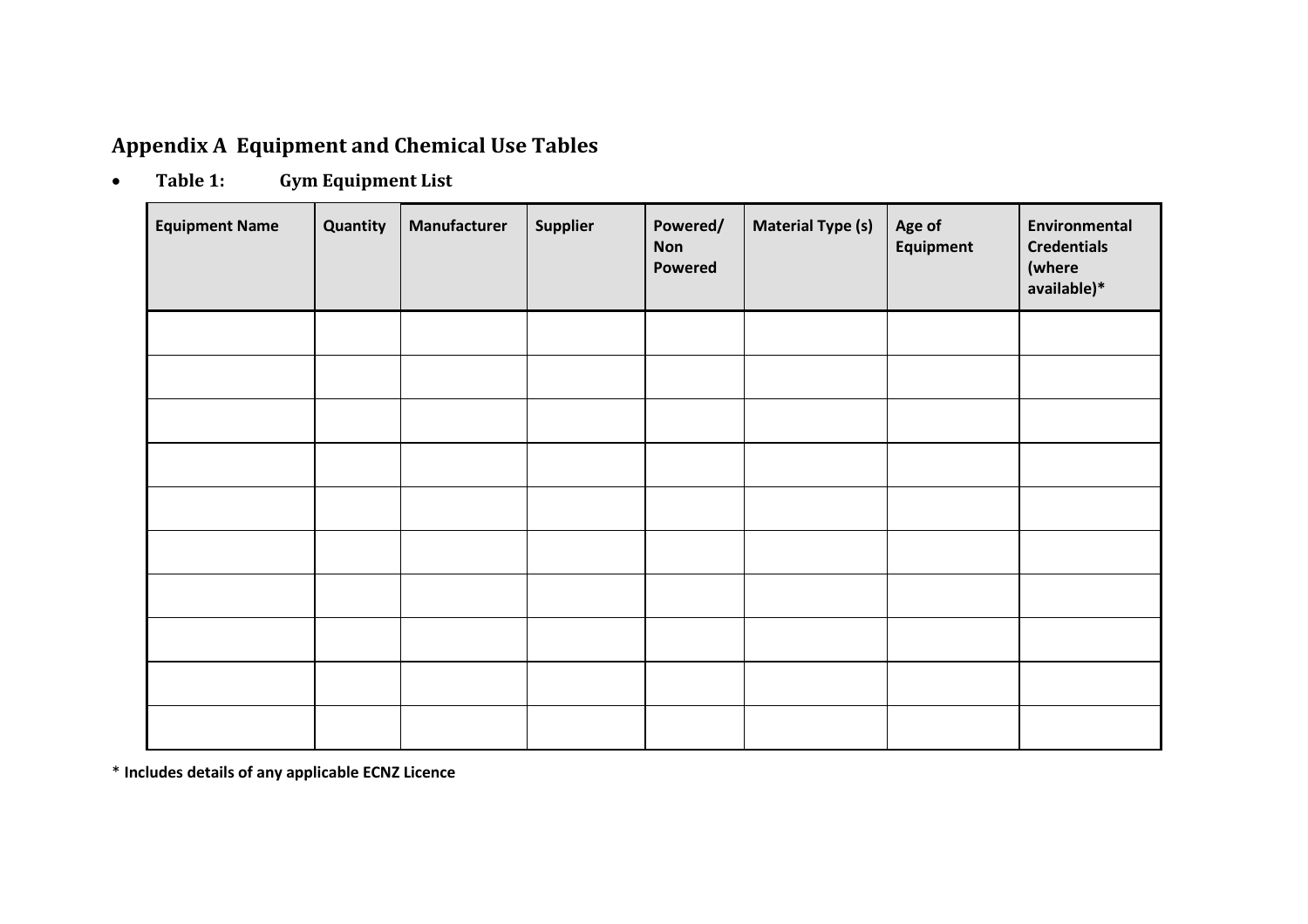#### •Example Table 1- Gym Equipment List

| <b>Equipment Name</b> | model                         | Quantity       | Manufacturer        | <b>Supplier</b> | Powered/<br><b>Non</b><br><b>Powered</b> | <b>Material Type</b>                                     | Age of<br><b>Equipment</b>  | Environmental<br><b>Credentials</b><br>(where<br>available)* |
|-----------------------|-------------------------------|----------------|---------------------|-----------------|------------------------------------------|----------------------------------------------------------|-----------------------------|--------------------------------------------------------------|
| Treadmills            | T15                           | $\overline{3}$ | <b>Nordic Tract</b> | XY supplier     | powered                                  | plastics<br>rubber<br>Steel<br>electronics               | 2 at 2 years<br>1 at 1 year |                                                              |
| Cross trainer         | engage<br>Elevation<br>series | $\overline{2}$ | life Fitness        | AB supplier     | Powered                                  | plastics<br>rubber<br>Steel<br>electronics               | less than 1 year            | Hybrid- partially<br>powered by user                         |
| Seated Arm Curl Bench |                               | $\mathbf{1}$   | Hammer<br>Strength  | XY supplier     | non<br>powered                           | powder coated<br>steel,<br>Steel cable and<br>vinyl seat | 5 years                     |                                                              |
| Adjustable benches    | <b>GFID 225</b>               | 5              | <b>Body Solidr</b>  | XY supplier     | non<br>powered                           | powder coated<br>steel and vinyl seat                    | 4 year                      |                                                              |
| Swiss balls           | 55-75 cm                      | 4              | GoFIT               | XY supplier     | n/a                                      | <b>PVC</b>                                               | 6 months                    | Contains 50%<br>recycled PVC                                 |
| Swiss balls           | 65 cm                         | $\overline{2}$ | Proform             | CD supplier     | n/a                                      | unknown                                                  | 1 year                      |                                                              |
| Dumbbell sets         | 1-10 KG                       | 2 sets         | J Fit               | CD supplier     | n/a                                      | Steel and virgin<br>rubber                               | 3 years                     | uses virgin rubber<br>as opposed to<br>synthetic             |
| yoga mats             |                               | 10             | Airex fitline       | AB suppliers    | n/a                                      | closed cell foam by<br>Airex                             | 2 years                     |                                                              |
| Yoga mats             |                               | $\overline{3}$ | Airex               | AB suppliers    | n/a                                      | rubber                                                   | 1 year                      | 100% recycled<br>rubber                                      |
| Kettlebell            | 4-32 kg                       | 2 sets         | EZI Grip            | XY Suppliers    | n/a                                      | Cast iron                                                | 6 years                     |                                                              |
| etc                   |                               |                |                     |                 |                                          |                                                          |                             |                                                              |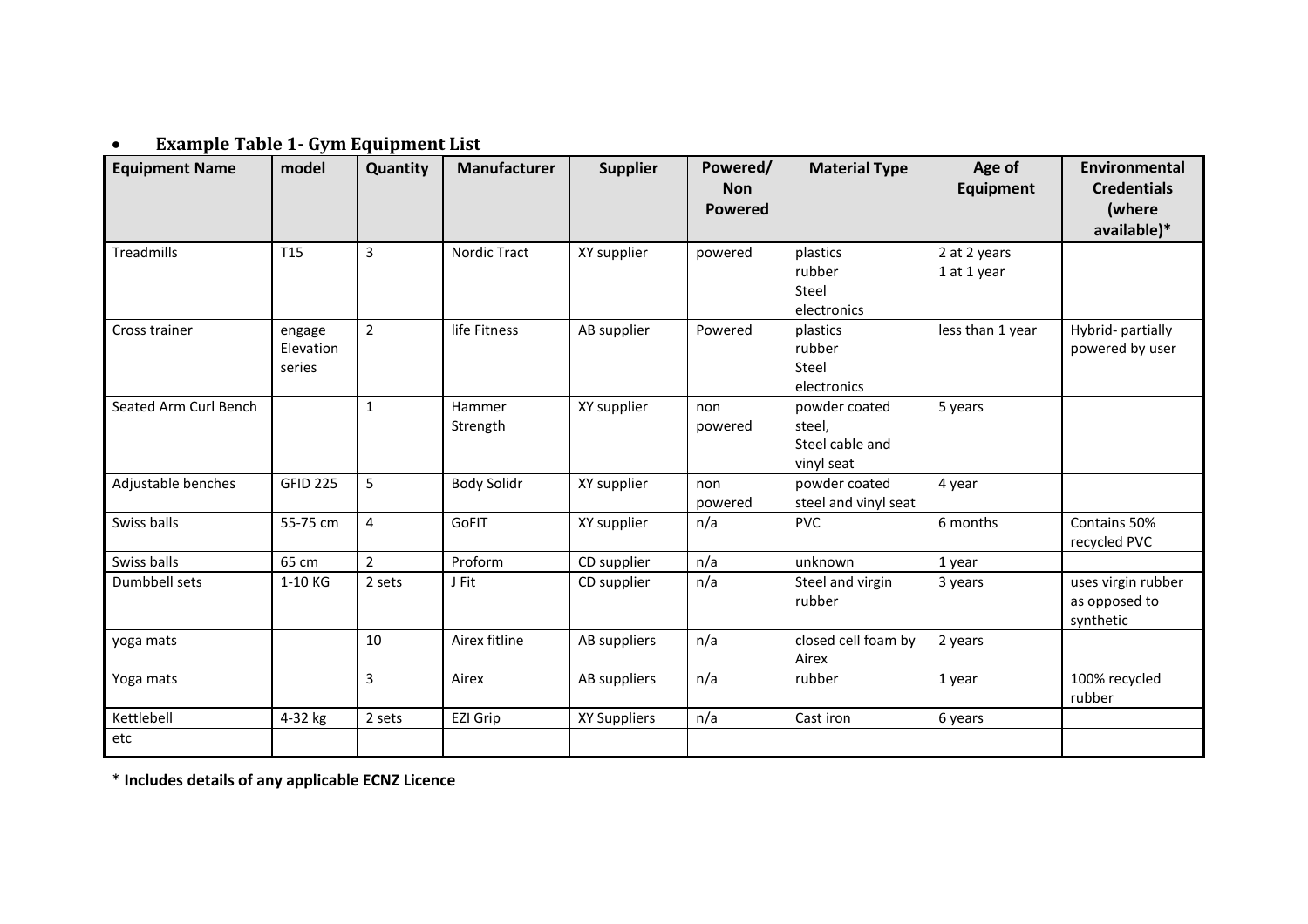| <b>Product Name</b> | Quantity<br>Purchased<br>Q1 | Quantity<br>Purchased<br>Q <sub>2</sub> | Quantity<br>Purchased<br>Q3 | Quantity<br>Purchased<br>Q <sub>4</sub> | Manufacturer | Environmental<br><b>Credentials (where</b><br>available)* | <b>SDS Date/ Chemical</b><br>supplier declaration<br>date |
|---------------------|-----------------------------|-----------------------------------------|-----------------------------|-----------------------------------------|--------------|-----------------------------------------------------------|-----------------------------------------------------------|
|                     |                             |                                         |                             |                                         |              |                                                           |                                                           |
|                     |                             |                                         |                             |                                         |              |                                                           |                                                           |
|                     |                             |                                         |                             |                                         |              |                                                           |                                                           |
|                     |                             |                                         |                             |                                         |              |                                                           |                                                           |
|                     |                             |                                         |                             |                                         |              |                                                           |                                                           |
|                     |                             |                                         |                             |                                         |              |                                                           |                                                           |
|                     |                             |                                         |                             |                                         |              |                                                           |                                                           |
|                     |                             |                                         |                             |                                         |              |                                                           |                                                           |
|                     |                             |                                         |                             |                                         |              |                                                           |                                                           |
|                     |                             |                                         |                             |                                         |              |                                                           |                                                           |

•Table 2: Chemicals and Consumables List